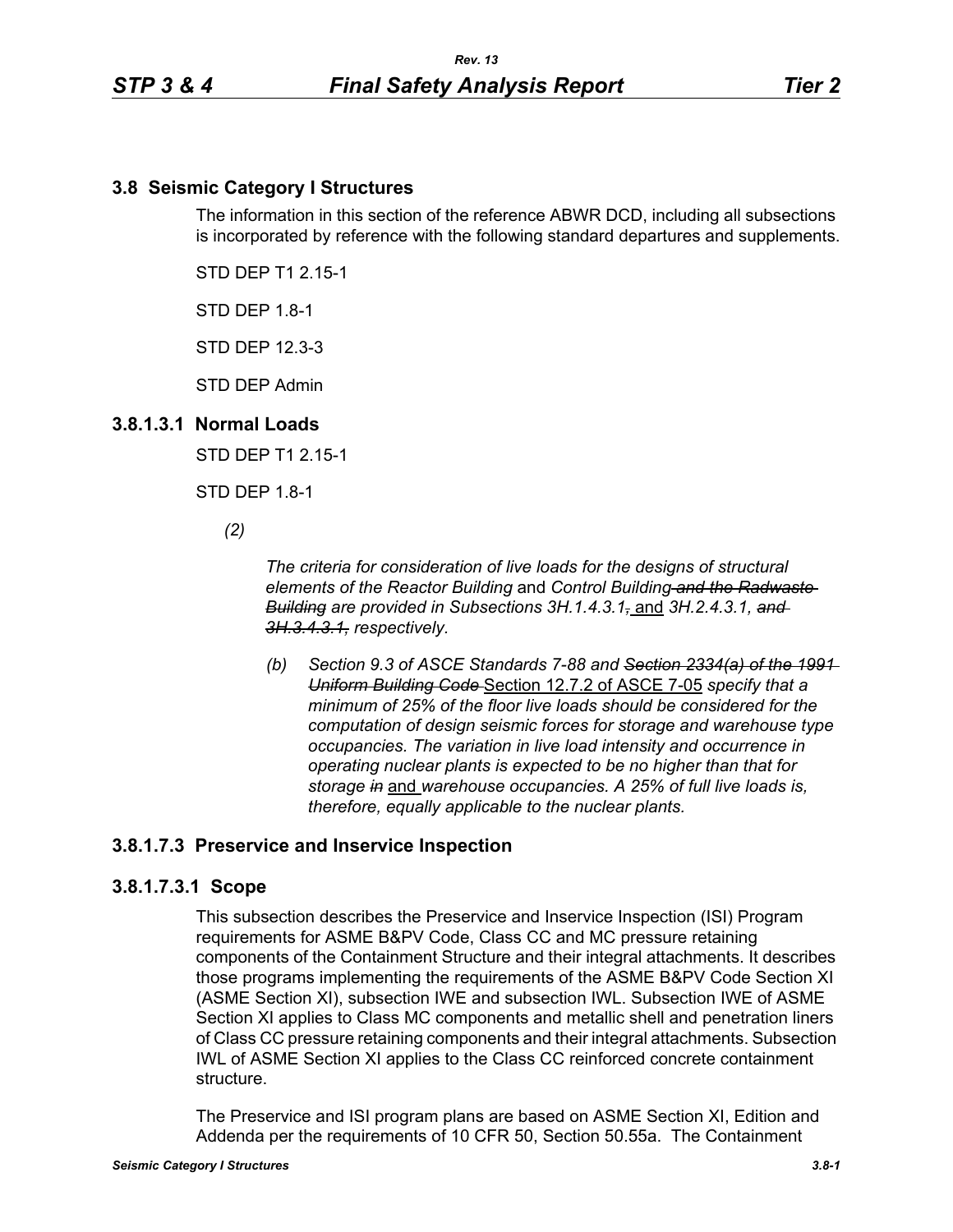Structure is designed to provide access for the examinations required by ASME Section XI, IWE-2500 and IWL-2500. The actual Edition of ASME Section XI to be used is specified based on the procurement date of the component per 10 CFR 50, Section 50.55a. The ASME Code requirements discussed in this section are provided for information and are based on the 2004 Edition of ASME Section XI, and the supplemental requirements provided in 10 CFR 50.55a for the 2004 Edition of the

### **3.8.1.7.3.2 Components Exempted From Examination**

ASME Code.

During the detailed design phase, the goal is to minimize the number of inaccessible areas and thus reduce the number of ISI exclusion areas. Furthermore, remote tooling will be used in high radiation areas where feasible.

Portions of the Containment Structure that are excluded from Preservice and ISI examination requirements of ASME Section XI, Subsections IWE and IWL are as follows:

- (1) For Class MC components and metallic shell and penetration liners of Class CC components and their integral attachments:
	- a. Vessels, parts, and appurtenances outside the boundaries of the containment system as defined in the Design Specifications;
	- b. Embedded or inaccessible portions of containment vessels parts, and appurtenances that meet the requirements of the Edition and Addenda of ASME Section III used for construction;
	- c. Portions of containment vessels, parts and appurtenances that become embedded or inaccessible as a result of vessel repair/replacement activities if the prerequisites for exemption of inaccessible surface areas under ASME Section XI, IWE-1232(a) and (b) and IWE-5220 are satisfied;
	- d. Piping, pumps, and valves that are part of the containment system, or which penetrate or are attached to the containment vessel. These components are examined in accordance with the requirements of ASME Section XI, Subsection IWB or IWC, applicable to their classification as defined in the associated Design Specification.
- (2) For Class CC reinforced concrete, those portions of the concrete surface that are covered by the liner, foundation material, or backfill, or are otherwise obstructed by adjacent structures, components, parts, or appurtenances.

### **3.8.1.7.3.3 Accessibility for Examination**

For the entire life of the plant, the following portions of Class MC Containment vessels, parts and appurtenances, and Class CC metallic shell and penetration liners shall remain accessible for direct or remote visual examination in accordance with IWE-1230: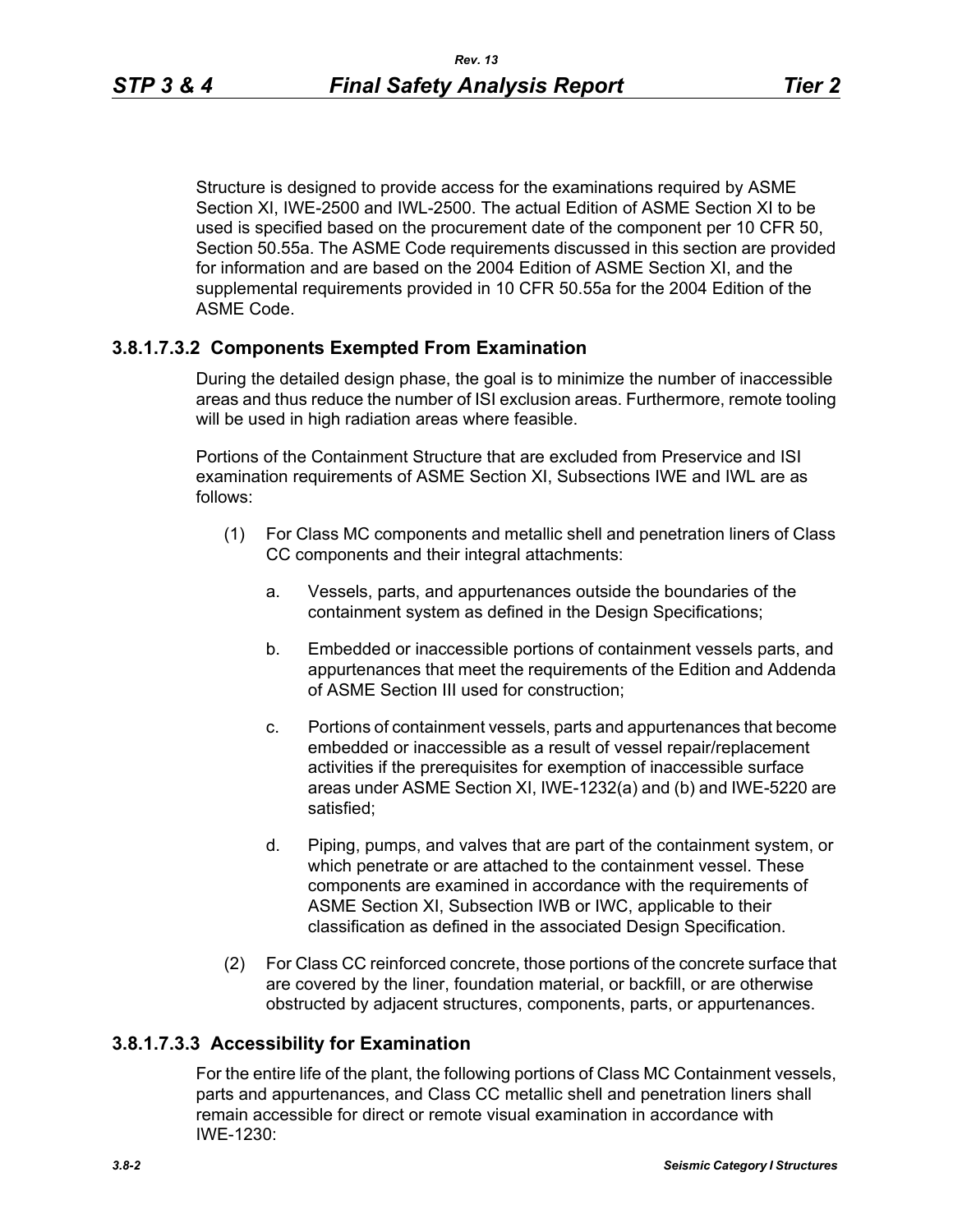- (1) Openings and penetrations;
- (2) Structural discontinuities;
- (3) 80% of the pressure retaining boundary, excluding attachments, structural reinforcement, and areas made inaccessible during construction;
- (4) Surface areas requiring augmented examination as identified in IWE-1240.

#### **3.8.1.7.3.4 Preservice Examination**

The preservice examinations are performed prior to plant startup but after performance of the Containment Structural Integrity Test. Visual examinations are performed after the application of any required protective coatings. The preservice examinations include those examinations listed in ASME Section XI, Table IWE-2500-1, IWL-2510 and Table IWL-2500-1, per Articles IWE-2200 and IWL-2200.

Per Table IWE-2500-1, examinations for Class MC Components are general visual examinations for accessible surface areas and moisture barriers such as caulking, flashing and other sealants used to prevent intrusion of moisture into inaccessible areas. In addition, VT-3 examination methods are used to conduct examinations of wetted surfaces of submerged areas and accessible portions of the containment vent system. Containment surface areas requiring augmented examination are those listed in IWE-1241.

Table IWL-2500-1 for examinations of Class CC concrete requires general visual examination of accessible concrete surface areas and detailed visual examination of suspect surface areas.

### **3.8.1.7.3.5 Visual Examination Methodology**

Visual examination types VT-1 and VT-3 shall be conducted in accordance with ASME Section XI, IWA-2200. When performing IWE examinations remotely, the maximum direct examination distance specified in Table IWA-2210-1 may be extended and the minimum illumination requirements specified in Table IWA-2210-1 may be decreased provided that the conditions or indications for which the visual examination is performed can be detected at the chosen distance and illumination. The "owner defined" visual examination provisions in IWE-2310(a) shall not be used for VT-1 and VT-3 examinations.

### **3.8.1.7.3.6 Visual Examination of Surfaces**

When performing visual examinations of Class MC pressure retaining components and their integral attachments, and of metallic shell and penetration liners of Class CC pressure retaining components, the examinations shall be performed in accordance with IWE-2500 and Table IWE 2500-1. General visual examinations shall be used to conduct the examinations in Items E1.11 and E1.30 of Table IWE-2500-1 in accordance with Examination Category E-A. The VT-3 examination method shall be used to conduct the examinations in Items E1.12 and E1.20 of Table IWE-2500-1. Augmented examinations shall be in accordance with Examination Category E-C in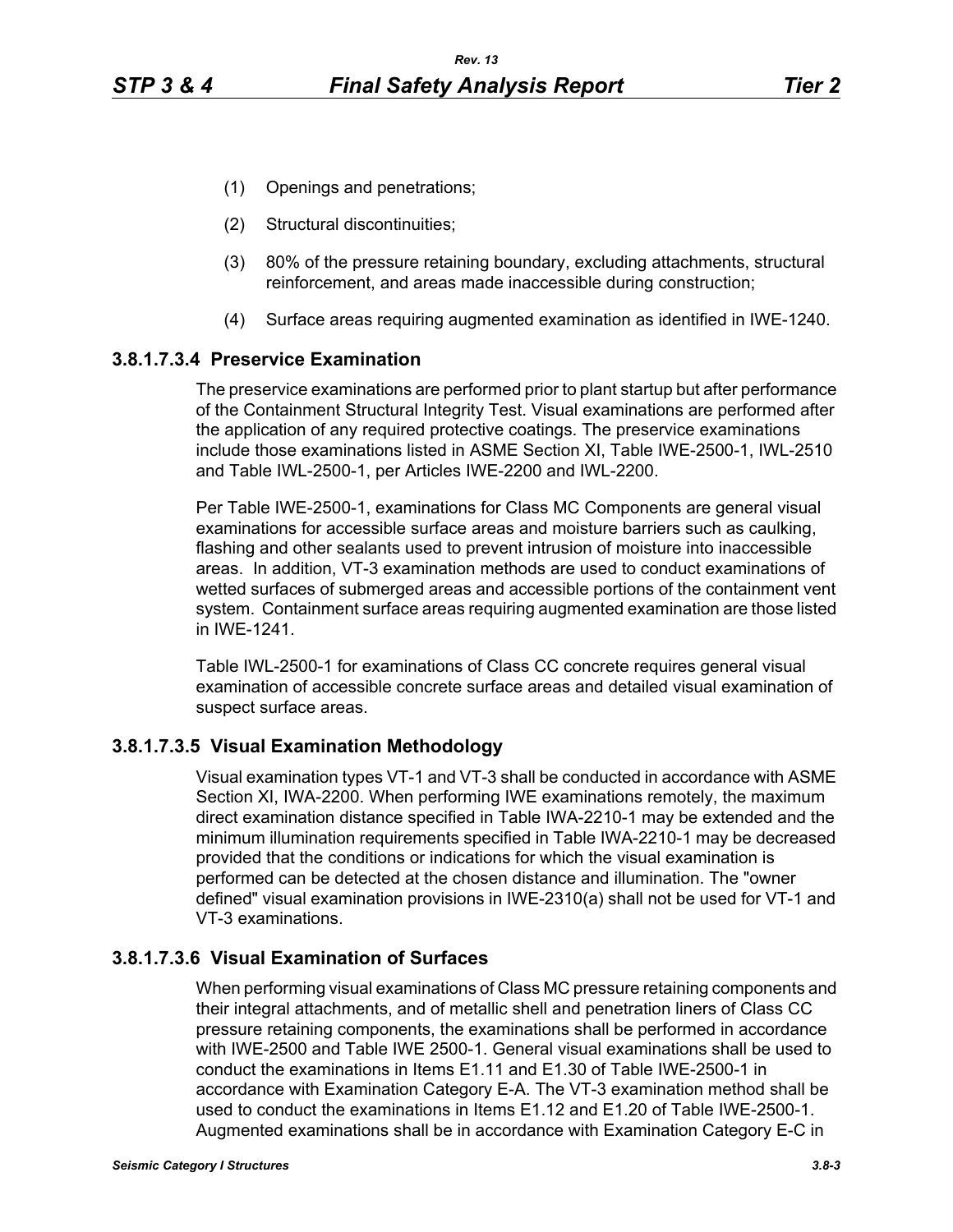Table IWE-2500-1 to assess the condition of surfaces when required to determine the magnitude of deterioration and extent of any deteriorated or distressed surfaces. The VT-1 examination method shall be used to conduct the examination in Item E4.11 of Table IWE-2500-1.

Visual examinations of concrete surfaces shall be performed in accordance with IWL-2300. Visual examinations shall be performed directly or remotely, with adequate illumination, by personnel with visual acuity sufficient to detect evidence of degradation.

# **3.8.1.7.3.7 Visual Examination of Bolted Connections**

A general visual examination of the pressure-retaining bolted connections that are identified as part of Accessible Surface Areas in Item E1.11 of Table IWE-2500-1, Examination category E-A, shall be conducted using the VT-3 examination method once during each interval as defined by IWE-2412 in ASME Section XI. This includes the containment bolted connections that are disassembled during the scheduled performance of the examinations in Item E1.11 of Table IWE-2500-1. As an alternative to performing the VT-3 examinations of containment bolted connections that are disassembled during the scheduled performance of Item E1.11, the VT-3 examinations of containment bolted connections may be conducted whenever the bolted connections are disassembled for any reason. Flaws or degradation identified during the performance of a VT-3 examination shall be examined in accordance with the VT-1 examination method. The criteria given in the material specification or in ASME Section XI, IWB-3517.1, shall be used to evaluate containment bolting flaws or degradation.

### **3.8.1.7.3.8 Ultrasonic Examination**

The ultrasonic thickness measurements used for surfaces requiring augmented examination in accordance with ASME Section XI, Table IWE-2500-1, Examination Category E-C, Item E4.12, are conducted using a technique demonstrated on a calibration standard. Methods such as those described in Section V, Article 23, SE-797, "Standard Practice for Thickness Measurement by Manual Contact Ultrasonic Method", are acceptable. The ultrasonic thickness measurements are performed for both Class MC Components and metallic shell and penetration liners of Class CC components if augmented examination is necessary under the provisions of ASME Section XI, IWE-1240.

### **3.8.1.7.3.9 Alternative Examination Techniques**

As provided by ASME Section XI, IWA-2240, "Alternative Examinations", a combination of methods, or newly developed techniques may be substituted for methods specified for a given item, provided that they are demonstrated to be equivalent or superior to the specified method. This provision allows for the use of newly developed examination methods, techniques, etc., which may result in improvements in examination reliability and reductions in personnel exposure.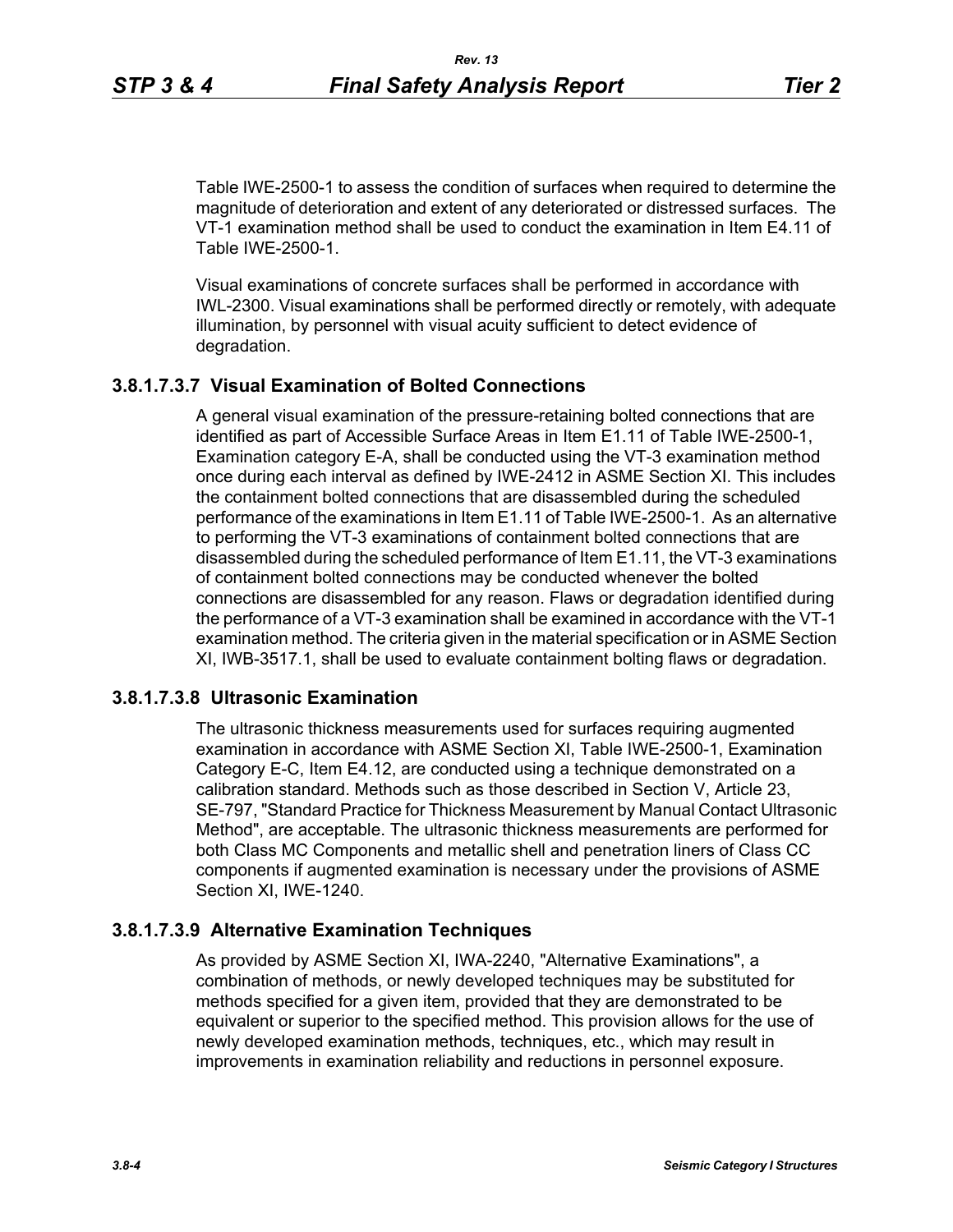### **3.8.1.7.3.10 Qualification of Examination Personnel and Systems for Ultrasonic Examination**

Personnel performing preservice and inservice examinations of the containment system are qualified in accordance with the applicable requirements of ASME Section XI. Personnel shall conduct VT-1 and VT-3 examinations in accordance with IWA-2200. Personnel conducting examinations in accordance with the VT-1 or VT-3 examination method shall be qualified in accordance with IWA-2300. Personnel performing detailed visual examination and general visual examination of concrete surfaces are qualified in accordance with IWA-2300 to perform examinations as described in IWL-2300. The "owner defined" personnel qualification provisions in IWE-2330(a) for personnel that conduct VT-1 and VT-3 examinations and IWL-2310(d) are not approved for use. Ultrasonic examination systems shall be qualified in accordance with an industry accepted program for implementation of ASME Section XI, Appendix VIII, "Performance Demonstration for Ultrasonic Examination Systems".

# **3.8.1.7.3.11 Inservice Inspection Schedule**

The ISI interval for Class MC Components and metallic shell and penetration liners of Class CC components and their supports shall conform to the 10 year inspection interval of Inspection Program B as described in ASME Section XI, IWE-2412 and Table IWE-2412-1. Except where deferral is permitted until the end of an inspection interval as specified in Table IWE-2500-1, the percentages of minimum examinations completed and maximum examinations credited within each period of the interval shall correspond to Table IWE-2412-1.

The ISI of Class CC reinforced concrete is per Section IWL-2400. It shall be performed at 1, 3, and 5 years following the completion of the Containment Structural Integrity Test and every 5 years thereafter in accordance with ASME Section XI, IWL-2510 and Table IWL-2500-1.

# **3.8.1.7.3.12 Acceptance Criteria and Evaluation of Examination Results**

For Preservice and ISI examinations, the requirements of IWE-3000 for ASME Class MC Components and metallic liners and IWL-3000 for ASME Class CC concrete components are used for evaluation of examination results. The ultrasonic acceptance standard of IWE-3511.3 for ASME Class MC Components is applied to metallic liners of Class CC components for containment surfaces requiring augmented examination. The criteria for the evaluation of containment bolting flaws or degradation are in accordance with IWB-3517.1 or the material specification.

# **3.8.1.7.3.13 System Pressure Tests**

System pressure tests of the Containment Structure are conducted in accordance with ASME Section XI, IWE-5000 and IWL-5000. Per IWE-5221, except as noted in IWE-5222, repair/replacement activities performed on the pressure retaining boundary of the Class MC or Class CC components shall be subjected to a pneumatic leakage test in accordance with provisions of 10 CFR 50, Appendix J. In addition to the Class CC requirements stated in IWL-5000 pertaining to pressure tests, IWL-4000 provides requirements for repair/replacement activities on the concrete containment structure.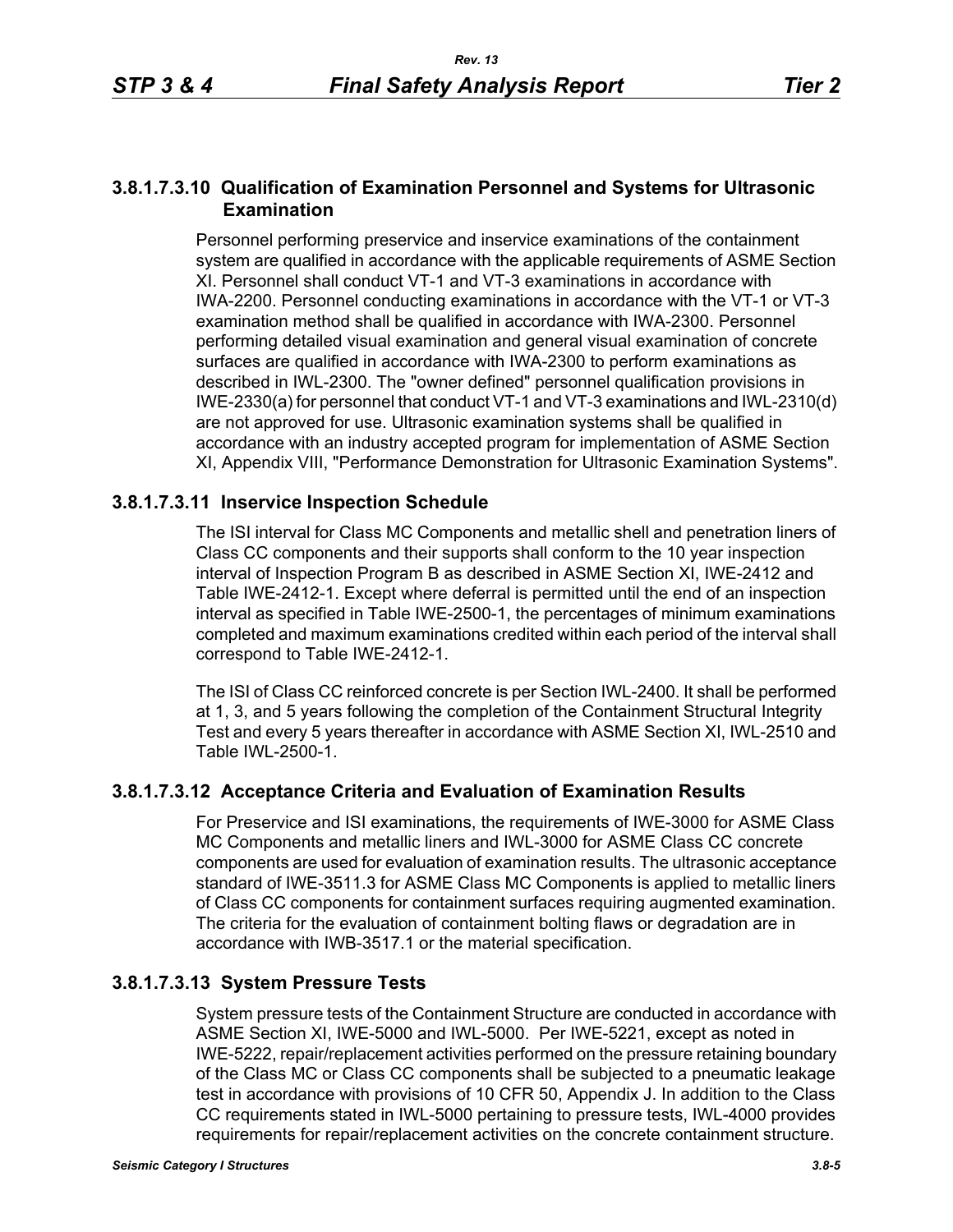# **3.8.1.7.3.14 Evaluation of Inaccessible Areas**

During operation, areas inaccessible for examination for acceptability are evaluated if conditions exist in accessible areas that indicate the presence of or result in the degradation of the inaccessible areas. For each such area identified, the following information is included in the Inservice Inspection Summary report required by ASME Section XI, IWA-6000:

- (1) A description of the type and estimated extent of degradation, and the conditions that led to the degradation.
- (2) An evaluation of each area and the result of the evaluation.
- (3) A description of necessary corrective actions.

# **3.8.4 Other Seismic Category I Structures**

STD DEP T1 2 15-1

STD DEP 12.3-3

*Other Seismic Category I structures which constitute the ABWR Standard Plant are the Reactor Building*, *Control Building*, *and* Diesel Generator Fuel Oil Tunnels.*Radwaste Building substructure. Figure 1.2-1 shows the spatial relationship of these buildings. The only other*non-Category I *structure*s *in close proximity to*which could interact with *these structures is*are the Radwaste Building, Service Building, Control Building Annex, the stack on the Reactor Building roof, and *the Turbine Building. It is*These structures, except the stack, are *structurally separated from the other ABWR Standard Plant buildings.* The analysis and design of these non-Category I structures are described in Sections 3.7.2.8 and 3.7.3.16.

Details of the Diesel Generator Fuel Oil Tunnels are provided in Section 3H.7.

*The R/B, steam tunnel, Residual Heat Removal (RHR) System, Reactor Water Cleanup (CUW) System, and Reactor Core Isolation Cooling (RCIC) System rooms are designed to handle the consequences of high-energy pipe breaks. The RHR, RCIC, and CUW rooms are designed for differential compartment pressures, with the associated temperature rise and jet force. Steam generated in the RHR compartment from the postulated pipe break exits to the steam tunnel through blowout panels.The steam tunnel is vented to the Turbine Building (T/B) through the seismic interface restraint structure (SIRS). The steam tunnel, which contains several pipelines (e.g., main steam, feedwater, RHR), is also designed for a compartment differential pressure with the associated temperature changes and jet force.*

### **3.8.4.1.3 Radwaste Building Substructure** (Not Used)

STD DEP T1 2.15-1

*The Radwaste Building (RWB) Substructure is shown in Section 1.2.*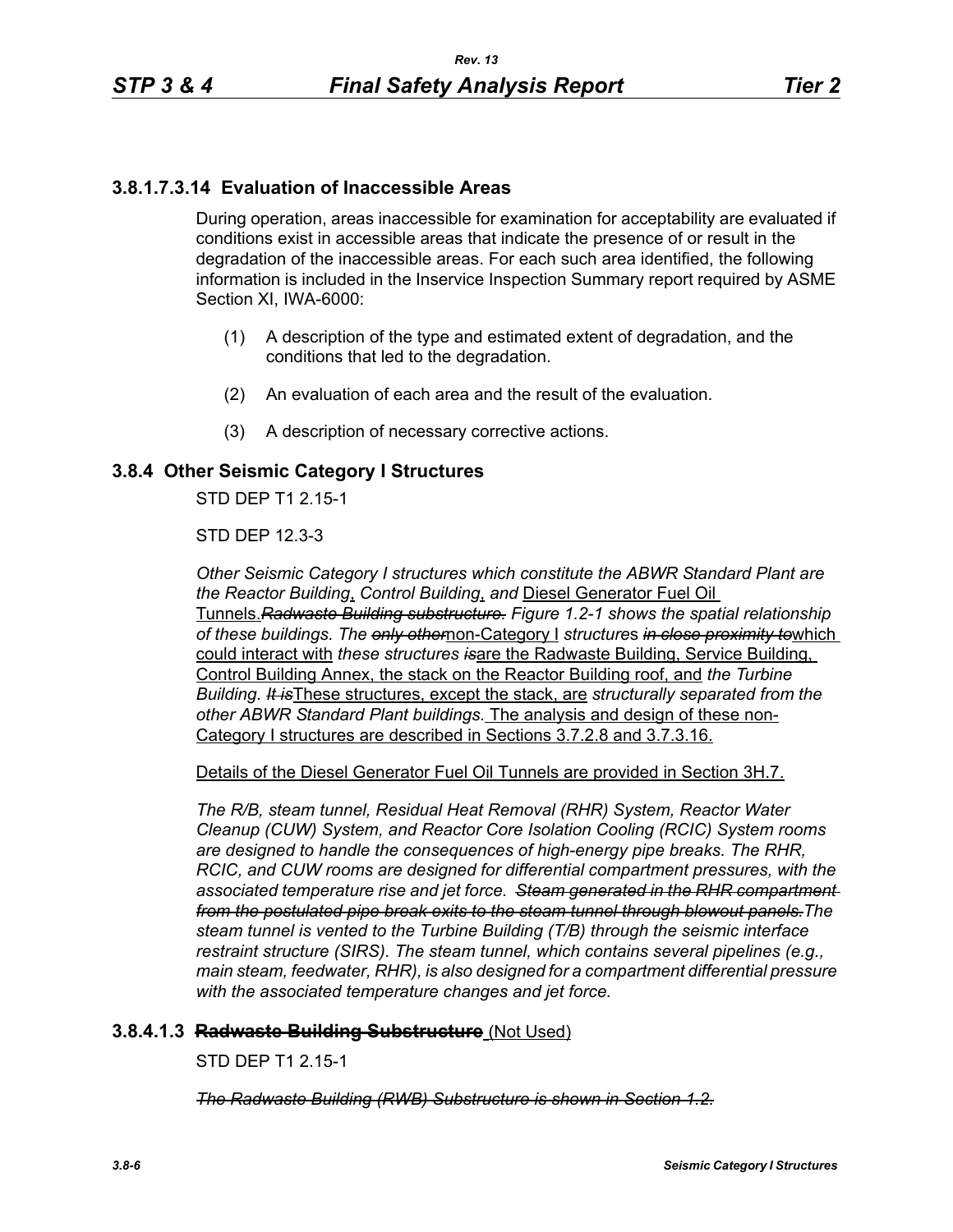*The Radwaste Building is a reinforced concrete structure 60.4 66.2m by 41.2 38.8m and a height of 29.5 27.4m from the top of the basemat. The building consists of a below grade substructure consisting of walls (1.2m thick) and slabs of reinforced concrete forming a rigid box structure which serves as a container to hold radioactive waste in case of an accident. This substructure is located below grade to increase shielding capability and to maximize safety. It is supported on a separate foundation mat whose top is 13.7m below grade. In addition, a reinforced concrete superstructure*

*15.7 13.4m high extends above grade floor level and houses the balance of the radwaste equipment.*

*The RWB Substructure houses the high and low conductivity tanks, clean up phase sperarators, spent resin storage tanks, a concentrated waste storage tank, distillate tank and associated filters, and pumps for the radioactive liquid and solid waste treatment systems.*

*Although the radwaste superstructure is not a Seismic Category I structure, its major structural concrete walls, slabs, columns and roof are designed to resist Seismic Category I loads.*

*The summary report for the readwaste building is in Section 3H.3. This report contains a description of radwaste building, the loads, load combinations, reinforcement stresses, and concrete stresses at locations of interest. In addition, the report contains reinforcement details for the basement, seismic walls, and floors.*

### **3.8.4.2.1 Reactor Building**

STD DEP 1.8-1

*The major portion of the Reactor Building is not subjected to the abnormal and severe accident conditions associated with a containment. A listing of applicable documents follows:*

*(1) [ACI 349, Code Requirements for Nuclear Safety-Related Concrete Structures (as modified by Table 3.8-10)*.*]\**

#### **3.8.4.2.3 Radwaste Building Substructure** (Not Used)

STD DEP T1 2.15-1

*[The RWB Substructure shall be designed using the same codes and standards as the reactor building. Refer to Subsection 3.8.4.2.1 for a complete list.]\**

*In addition, the non-Seismic Category 1 I reinforced concrete portion of the superstructure is designed according to the seismic provisions of the uniform building code.*

#### **3.8.4.3.2 Control Building and Radwaste Building Substructure**

STD DEP T1 2.15-1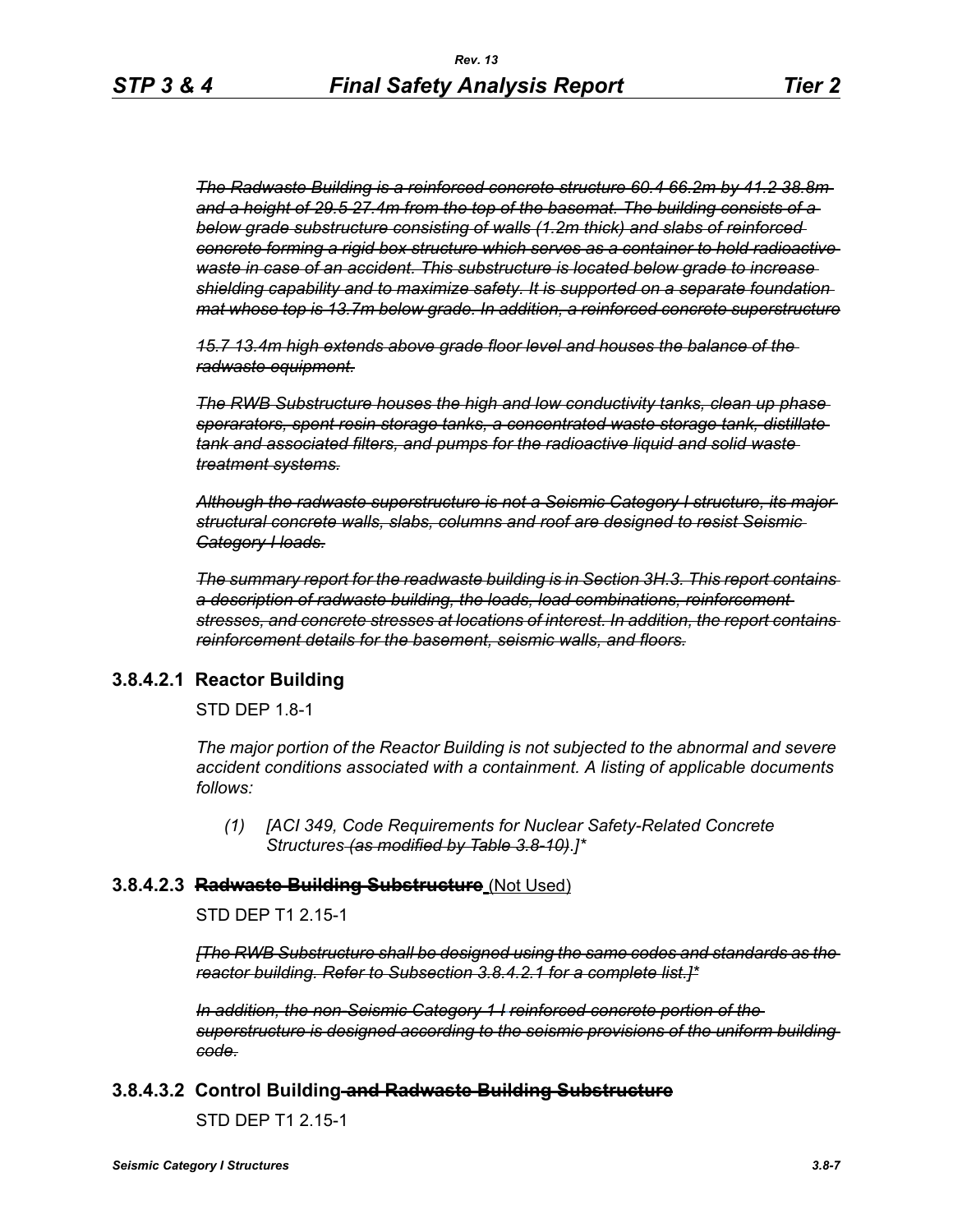### **3.8.4.4.1 Reactor Building***,* **and Control Building***,* **and Radwaste Building Substructure**

STD DEP T1 2.15-1

*[The Reactor Building,*and *Control Building and Radwaste Building Substructure will be designed in accordance with ACI-349 for concrete structures and ANSI/AISC-N690 specification for steel structures.]\** 

*The Reactor Building*and *Control Building. and Radwaste Building Substructure are analyzed using the computer codes listed in Appendix 3C.* 

*The foundation for Category I structures is contained in the summary reports for their respective buildings. The reactor building foundations is contained in Section 3H.1,* and the control building foundation is in Section 3H.2.<del>, and the radwaste building</del> *foundation is in Section 3H.3. This summary report contains a section detailing safety factors against sliding, over turning, and floatation.*

### **3.8.4.5.3 Radwaste Building Substructure** (Not Used)

STD DEP T1 2 15-1

*[Structural acceptance criteria are defined in ANSI/AISC-N690 and ACI 349 Codes.]\* In no case does the allowable stress exceed 0.9Fy where Fy is the minimum specified yield stress. The design criteria preclude excessive deformation of the Reactor Building. The clearances between adjacent buildings are sufficient to prevent impact during a seismic event.*

# **3.8.5.1 Description of the Foundations**

STD DEP T1 2.15-1

*The Radwaste Building foundation is a rectangular reinforced concrete mat 60.4m by 41.2 and 2.5m thick. The top of the Radwaste Building mat is 13.5m below grade. The foundation mat is constructed of cast-in-place conventionally reinforced concrete. It supports the Radwaste Building structure.*

*The foundation for Category 1 structures is contained in the summary reports for their respective buildings. The Reactor Building foundation is contained in Section 3H.1* and *the Control Building foundation is in Section 3H.2., and the Radwaste Building foundation is in Section 3H.3. This summary report contains a section detailing safety factors against sliding, over turning, and floatation.*

# **3.8.5.8.1 Description of Foundations for DGFOT**

Diesel Generator Fuel Oil Tunnels (DGFOT) foundation is a 2 ft thick reinforced concrete basemat placed over two feet thick lean concrete mud mat. The foundation analysis and design is performed using a three dimensional finite element analysis (FEA). The flexibility of the basemat and the supporting soil is accounted for through use of foundation soil springs. For additional analysis and design details, see Section 3H.7.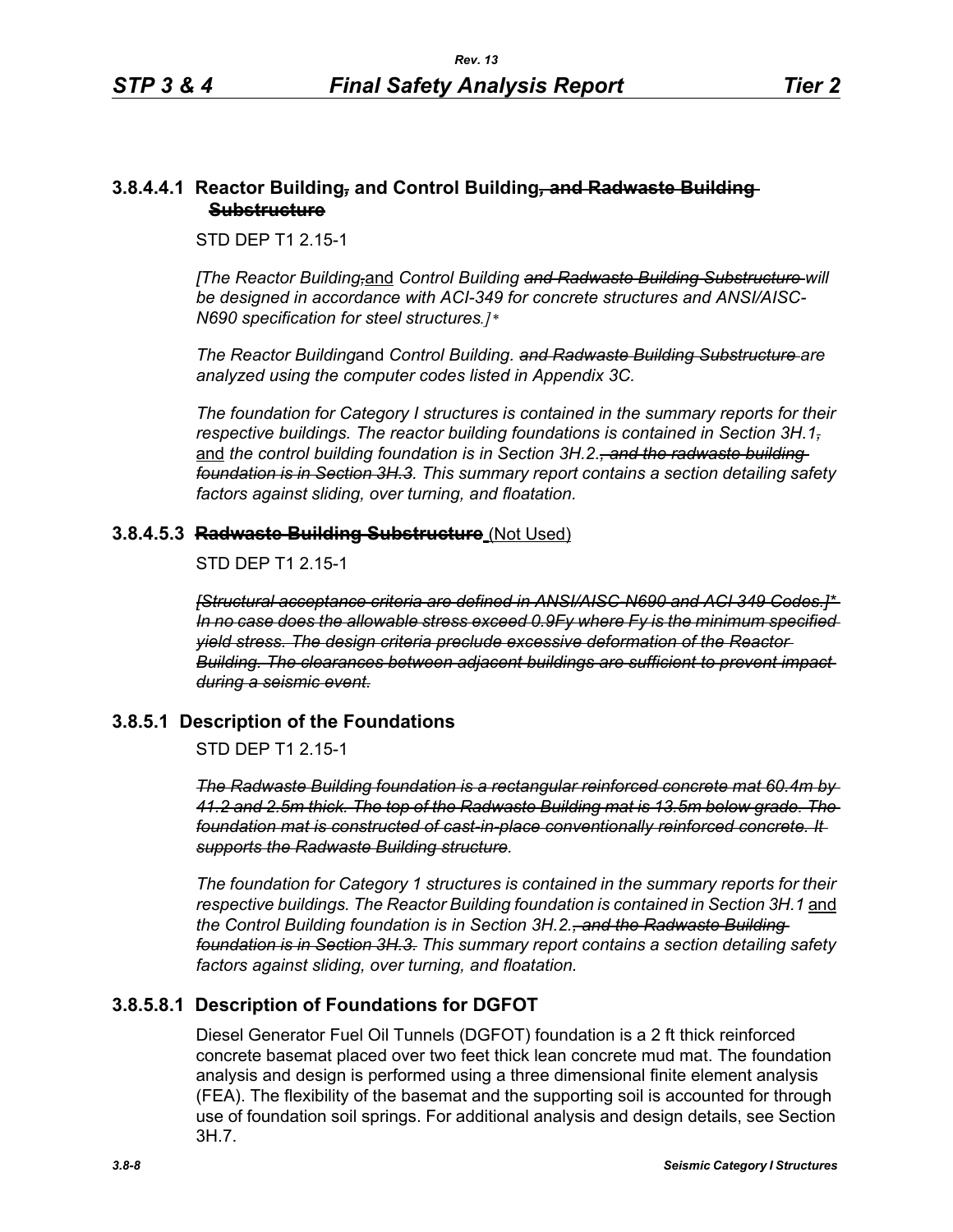Seismic gaps between the DGFOT and adjoining Reactor Building (RB) and Diesel Generator Fuel Oil Storage Vaults (DGFOSV) as well as the differential movements for design commodities communicating between the DGFOT and the adjoining RB and DGFOSV are determined considering settlement and tilts obtained from time rate of settlement analysis accounting for construction sequence, seismic movements from seismic analysis, and translations and/or rotations from sliding and overturning stability evaluations.

#### **3.8.5.9 Description of Foundations for Category I Site-Specific Structures**

### **3.8.5.9.1 UHS/RSW Pump House**

Ultimate Heat Sink (UHS)/Reactor Service Water (RSW) Pump House foundation is a 10 ft thick reinforced concrete basemat placed over two feet thick lean concrete mud mat. The foundation analysis and design is performed using a three dimensional finite element analysis (FEA). The flexibility of the basemat and the supporting soil is accounted for through use of foundation soil springs. For additional analysis and design details, see Section 3H.6.

Seismic gaps between the RSW Pump House and the adjoining RSW Piping Tunnels as well as the differential movements for design of commodities communicating between the RSW Pump House and RSW Piping Tunnels are determined considering settlement and tilts obtained from time rate of settlement analysis accounting for construction sequence, seismic movements from seismic analysis, and translations and/or rotations from sliding and overturning stability evaluations.

#### **3.8.5.9.2 Reactor Service Water (RSW) Piping Tunnels**

RSW Piping Tunnels foundation is a 3 ft thick reinforced concrete basemat placed over 2 ft thick lean concrete mud mat. The foundation analysis and design is performed using conservative manual calculations as described in Section 3H.6.6.2.2.

Seismic gaps between the RSW Piping Tunnels and the adjoining Control Building (CB) and RSW Pump House as well as the differential movements for design of commodities communicating between the RSW Piping Tunnels and the adjoining CB and RSW Pump House are determined considering settlement and tilts obtained from time rate of settlement analysis accounting for construction sequence, seismic movements from seismic analysis, and translations and/or rotations from sliding and overturning stability evaluations.

#### **3.8.5.9.3 Diesel Generator Fuel Oil Storage Vaults (DGFOSV)**

DGFOSV foundation is a 6 ft thick reinforced concrete basemat placed over 2 ft thick lean concrete mud mat. The foundation analysis and design is performed using a three dimensional finite element analysis (FEA). The flexibility of the basemat and the supporting soil is accounted for through use of foundation soil springs. For additional analysis and design details, see Section 3H.6.7.

Seismic gaps between the DGFOSV and the adjoining DGFOT as well as the differential movements for design commodities communicating between the DGFOSV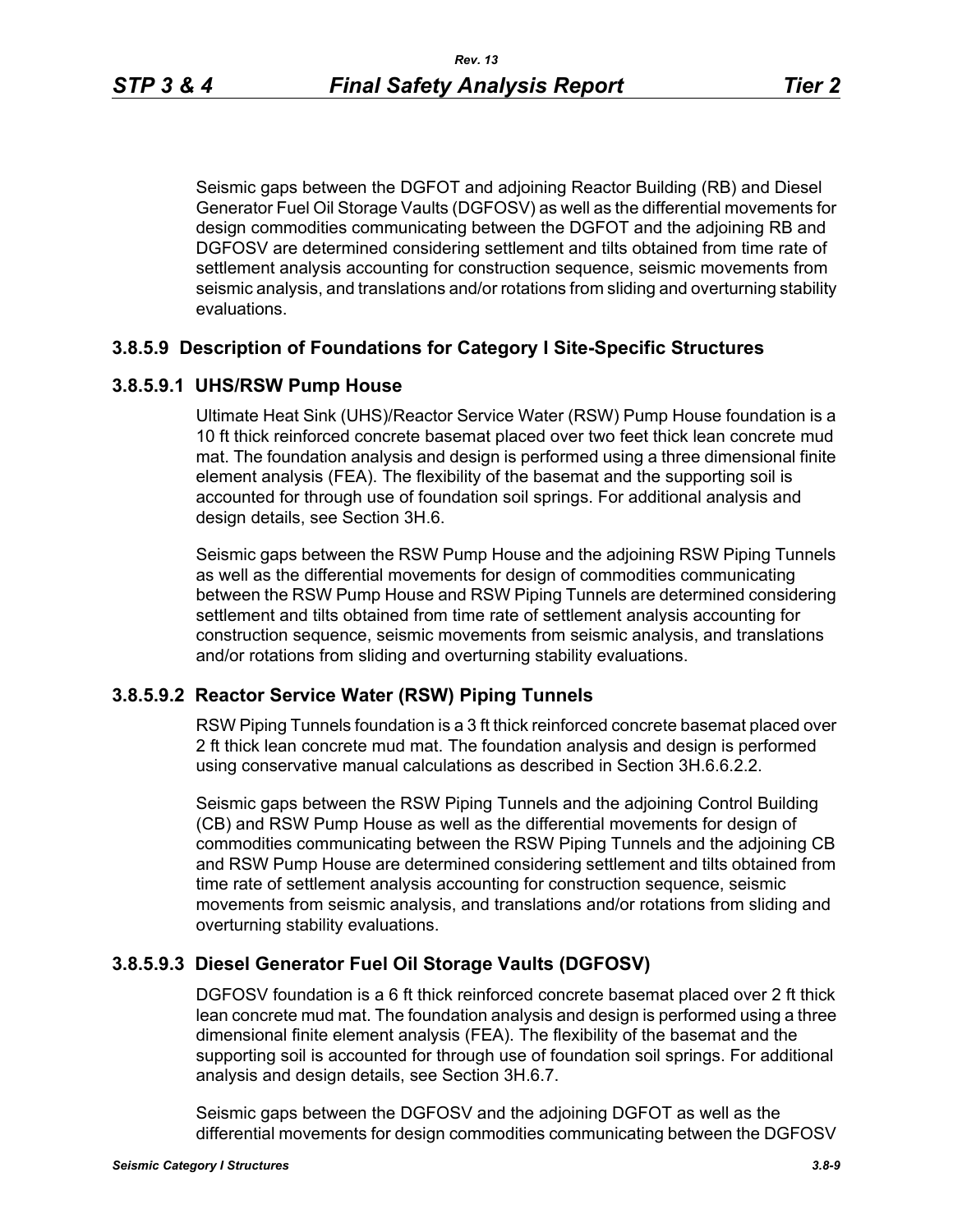and DGFOT are determined considering settlement and tilts obtained from time rate of settlement analysis accounting for construction sequence, seismic movements from seismic analysis, and translations and/or rotations from sliding and overturning stability evaluations.

### **3.8.5.10 Construction Sequencing for Seismic Category I Foundations**

In order to assure that construction loading does not result in excessive stresses on the foundation mat or the superstructure, construction sequence planning will consider the following:

- Construction should proceed such that major walls at the lowest level, those providing foundation mat stiffness, are constructed across essentially the entire foundation before loads from walls and slabs above are applied.
- **Loads should be uniformly applied to the foundations.**
- Overall foundation tilt would remain within 1/600.

Construction specifications will include the following requirements:

- The concrete placement for the superstructure will be such that the superstructure is erected uniformly considering the following:
	- Concrete pours for major walls are limited to the lesser of about 20'-0" or to the floor above until all of the major walls at that elevation are poured.
	- Concrete pours for major floor slabs are essentially completed for the entire floor before concrete pours are started for floor above.
- For the RSW Pump House/UHS foundation, the following sequence will be specified:
	- Excavate the RSW Pump House/UHS to the bottom of the UHS foundation.
	- Place the UHS foundation concrete to a construction joint within about ten feet of the junction with the RSW Pump House.
	- Drive sheet piling along the RSW Pump House wall adjacent to the UHS and excavate to the bottom of the RSW Pump House foundation.
	- Place the RSW Pump House foundation concrete.
	- Place the RSW Pump House concrete walls up to the UHS foundation level.
	- Complete concrete placements for UHS foundations and RSW Pump House slabs at the top of the UHS foundation level.
	- For the remaining portions of the UHS basin and RSW Pump House above the UHS basemat level the concrete pour of the major walls will be limited to the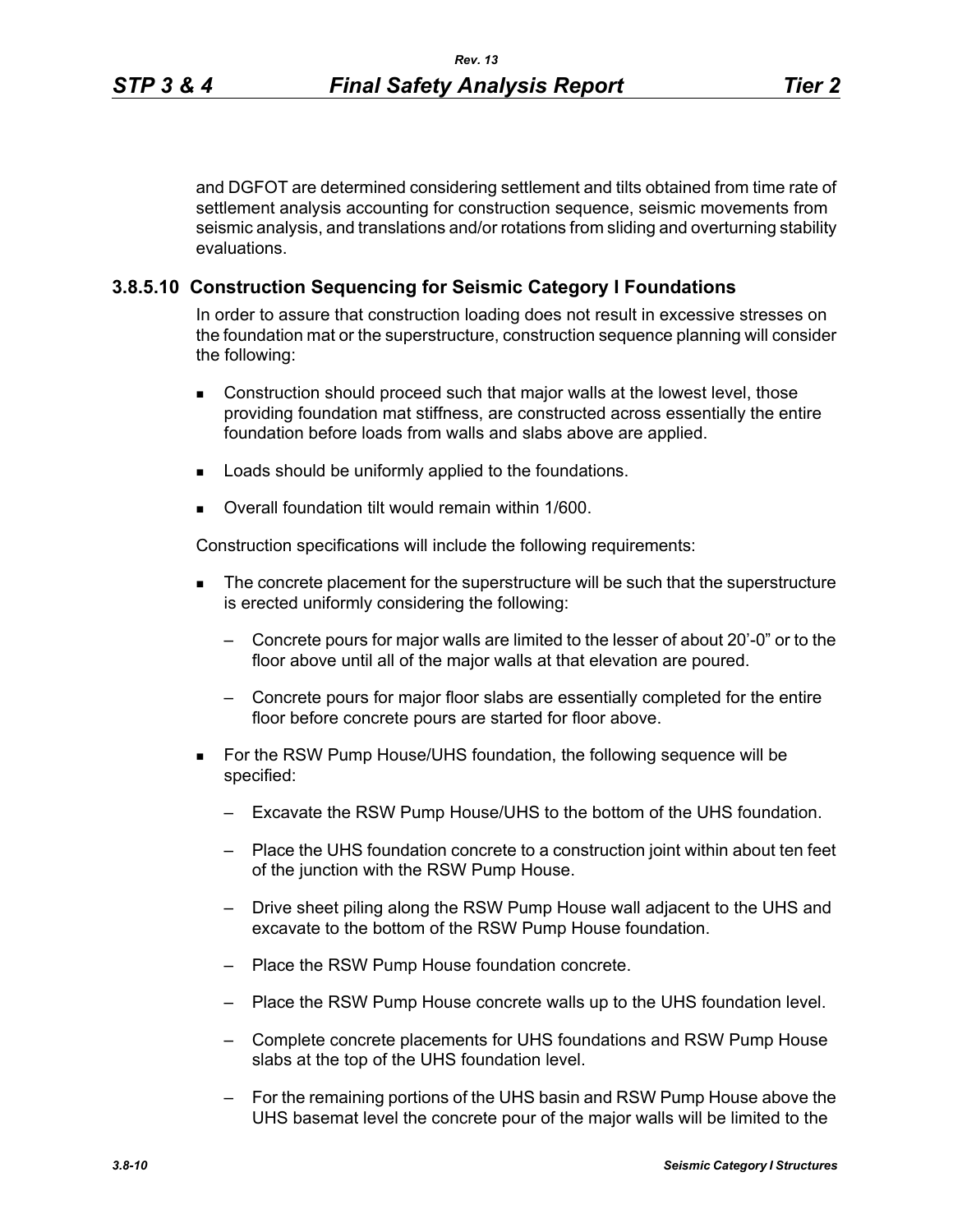lesser of about 20'-0" or to the floor above until all of the major walls at that elevation are poured.

- **For the buried tunnels, the following sequence will be specified:** 
	- Construct the tunnels uniformly and level by level to a construction joint within about ten feet of the junction with the terminating structure.
	- After placing backfill around and above each tunnel, place the last tunnel segment adjacent to the terminating structure.

#### **3.8.6 COL License Information**

### **3.8.6.1 Foundation Waterproofing**

The following standard supplement addresses COL License Information Item 3.23.

Foundation waterproofing is done by placing a waterproofing membrane near the top elevation of the concrete fill. The remainder of the concrete fill is then poured on top of the waterproofing material. A waterproof membrane that could degrade the ability of the foundation to transfer loads is not used.

The material used for the waterproof membrane will be a two-coat color-coded Methyl Methacrylate (MMA) resin, which is an elastomeric "spray-on" membrane. The total thickness of the waterproofing membrane will be a nominal 120 mils.

Additional testing on the waterproofing membrane will be required to demonstrate the adequacy of the membrane's performance under applicable mechanical conditions, including pressures from the backfill, hydrostatic pressure, and foundation bearing. Test conditions will simulate the environment at the walls and the base level. The horizontal membrane (located in the structural concrete fill) will also be tested for its resistance to the hydrostatic pressures at the membrane location, as the basic assumption that necessitates the use of waterproofing is that cracks in the concrete fill will allow water to propagate up to the waterproofing membrane.

The membrane will be tested in accordance with ASTM D5385, Standard Test Method for Hydrostatic Pressure Resistance of Waterproofing Membranes, which requires that the membrane be subjected to a pressure of 100 psi. The acceptance criterion is that the sample is able to resist the expected hydrostatic pressure.

The waterproofing membrane will be tested per ASTM C267 (Standard Test Methods for Chemical Resistance of Mortars, Grouts, and Monolithic Surfacings and Polymer Concretes) for its resistance to the concrete mix chemistry, the actual backfill material chemistry, and groundwater chemistry found on site. Additional testing of the waterproofing membrane's ability to resist the chemical reagents as specified through accelerated aging will be done per ASTM G114 (Standard Practices for Evaluating the Age Resistance of Polymeric Materials Used in Oxygen Service). The margin provided by the testing, for chemicals and pressure exposures, along with the results from accelerated age testing will ensure that the waterproofing will sufficiently resist the projected environmental pressures over its intended lifetime.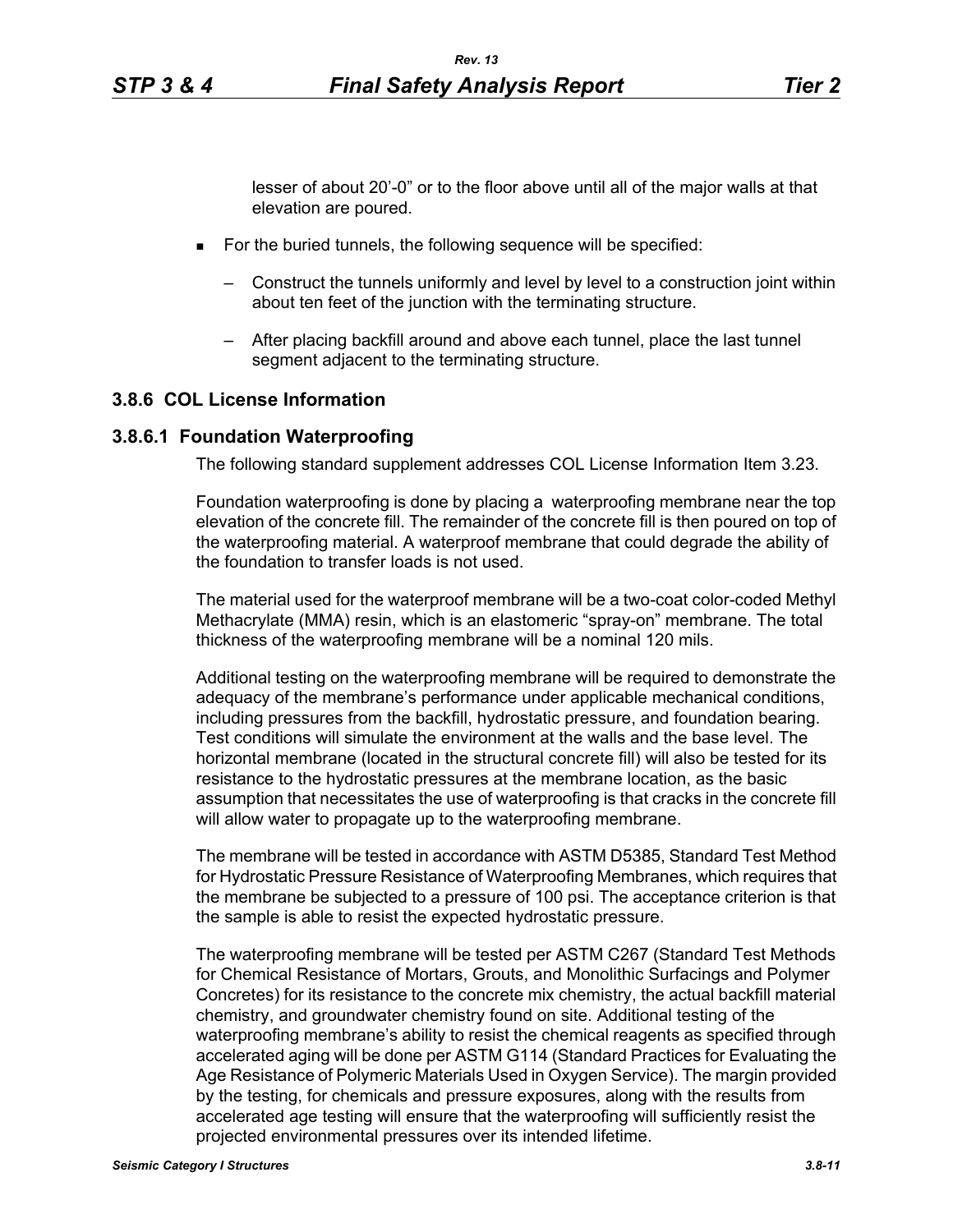The coefficient of friction of the waterproofing material will be determined with a qualification program prior to procurement of the material. The qualification program will be developed to demonstrate that the selected material will meet the waterproofing and friction requirements. The qualification program will include testing to demonstrate that the waterproofing requirements and the coefficient of friction required to transfer seismic loads have been met. Testing methods will simulate field conditions to demonstrate that the minimum required static coefficient of friction of 0.75 is achieved by the structural concrete fill - waterproof membrane structural interface. The material will meet the required friction factor. Also, to achieve a minimum coefficient of friction of 0.75 to prevent sliding at the construction joints in the structural concrete and concrete fill, the concrete surfaces will be roughened in accordance with the provisions of Section 11.7.9 of ACI 349-97.

The test program will be based on the test methods contained in ASTM D1894. The tests will be performed with the expected range of normal compressive stresses. The coefficient of friction, as defined in ASTM D1894, is the ratio of the force required to move one surface over another to the total force applied normal to those surfaces. The test fixture assembly will be designed to obtain a series of shear / lateral forces and the corresponding applied normal compressive loads. The test data will be generally represented by a best fit straight line whose slope is the coefficient of friction.

### **3.8.6.2 Site Specific Physical Properties and Foundation Settlement**

The following site-specific supplement addresses COL License Information Item 3.24.

Physical properties of the site-specific subgrade medium and the settlement of foundations are assessed in Sections 3H.6.4.2 and 2.5S.4.

### **3.8.6.3 Structural Integrity Test Result**

The following standard supplement addresses COL License Information Item 3.25.

Structural Integrity Test (SIT) of the containments will be performed in accordance with Subsection 3.8.1.7.1 and ITAAC Table 2.14.1 Item #3. The Unit 3 containment will be considered a prototype and its SIT performed accordingly. The details of the test and the instrumentation are provided in the following subsections. The test and instrument plan for the Unit 3 SIT will conform to the requirements for prototype containments as delineated in Article CC-6000 of ASME Section III, Division 2. The test and instrument plan for the Unit 4 SIT will conform to the requirements for nonprototype containments as delineated in Article CC-6000 of ASME Section III, Division 2.

### **3.8.6.3.1 Details of the Test:**

The containment is subjected to integrity tests that include both an overall internal pressure test and a differential pressure test. The SIT will be performed at a test pressure of at least 1.15 times the containment design pressure in both the drywell and suppression chamber simultaneously. The differential pressure test will be performed at a test pressure of at least 1.0 times the maximum design differential pressure. The test pressure will be held for at least 1 hour.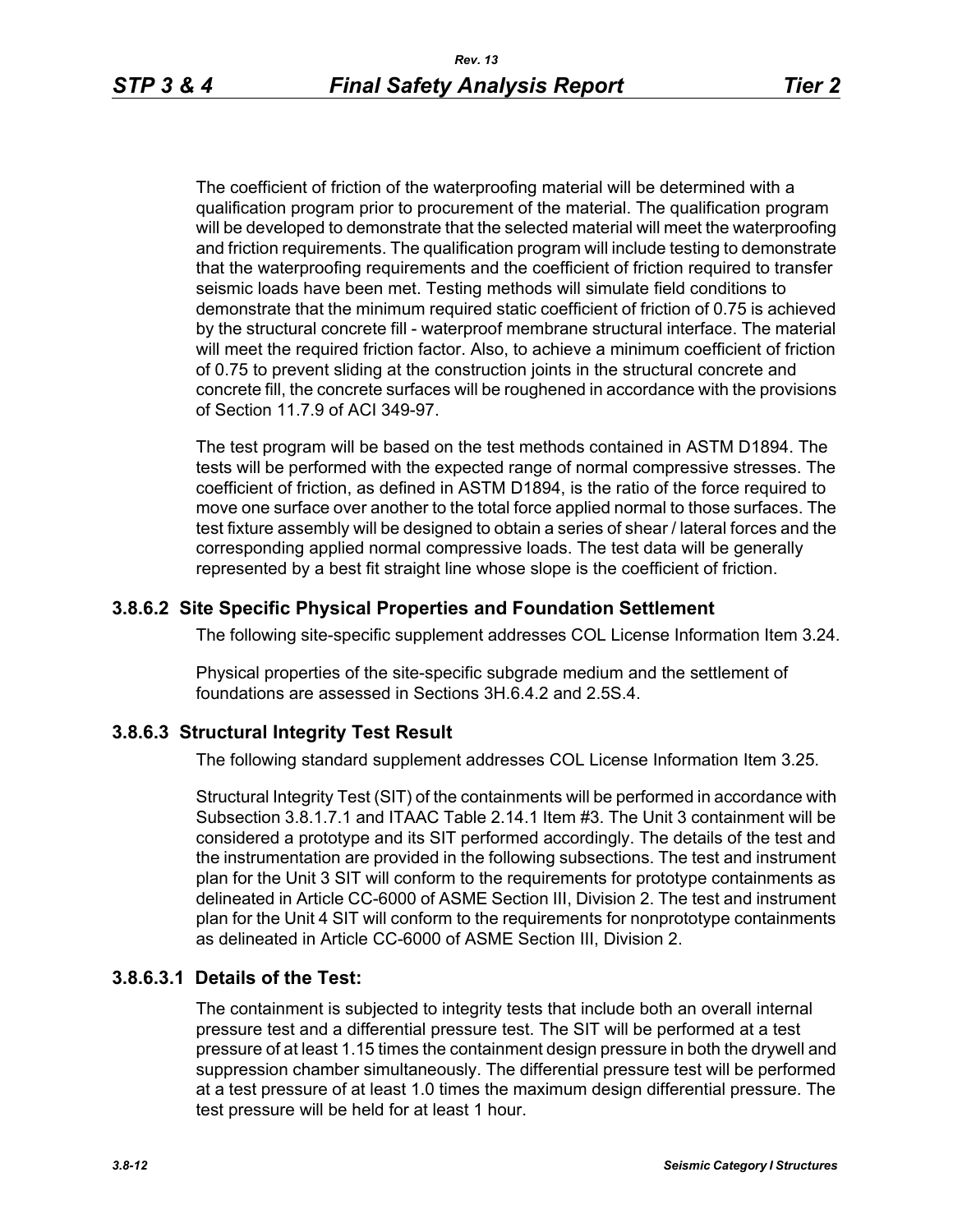Predictions of displacements and strains will be made prior to the start of the Unit 3 test. During the SIT, the suppression chamber and spent fuel pool will be filled with water to the normal operational water level. Atmospheric air will be used as the testing medium for both the overall and the differential pressure test. The Designer or his designee will perform a pretest visual examination of the accessible portions of the Reinforced Concrete Containment Vessel (RCCV) prior to the SIT in accordance with CC-6210 of ASME Section III, Division 2. The Designer or his designee will witness the SIT and will monitor displacement measurements.

### **3.8.6.3.1.1 Test Description & Objectives**

- *(1)* The SIT will test the RCCV for structural performance acceptability as a prerequisite for Code Acceptance and stamping. The test will be conducted in accordance with the 2001 Edition, including 2003 addenda, of the ASME Boiler & Pressure Vessel Code, Section III, Division 2, Article CC-6000 (hereinafter referred to as the ASME Code).
- *(2)* The SIT is performed at a test pressure of at least 1.15 times the containment design pressure of 45 psig (1.15x45=51.75 psig) (357 kPag) to demonstrate the quality of construction and to verify the acceptable performance of new design features. The structural response of the system under the required maximum test pressure - measured in terms of displacements, strain (Unit 3 only) and cracking - shall be recorded and the data shall be presented in a final report.
- *(3)* Evaluation of SIT results will be conducted in accordance with Section CC-6400 of the ASME Code using the acceptance criteria given in Section CC-6410.
- *(4)* The SIT shall be performed using atmospheric air.

### **3.8.6.3.1.2 Test Parameters:**

- *(1)* Loading
	- *(a)* Pressurization/depressurization test of the RCCV

The SIT will subject the RCCV to a pressurization/depressurization sequence during which the internal pressure is increased from atmospheric pressure to the test pressure at which point pressure inside the RCCV will be held at maximum test pressure for at least 1 hour. Afterwards, the internal pressure is decreased from the maximum test pressure to atmospheric pressure. A detailed description of the test pressurization sequence is provided in Subsection 3.8.6.3.1.2(1)(c) below.

*(b)* Differential pressurization/depressurization of drywell and suppression chamber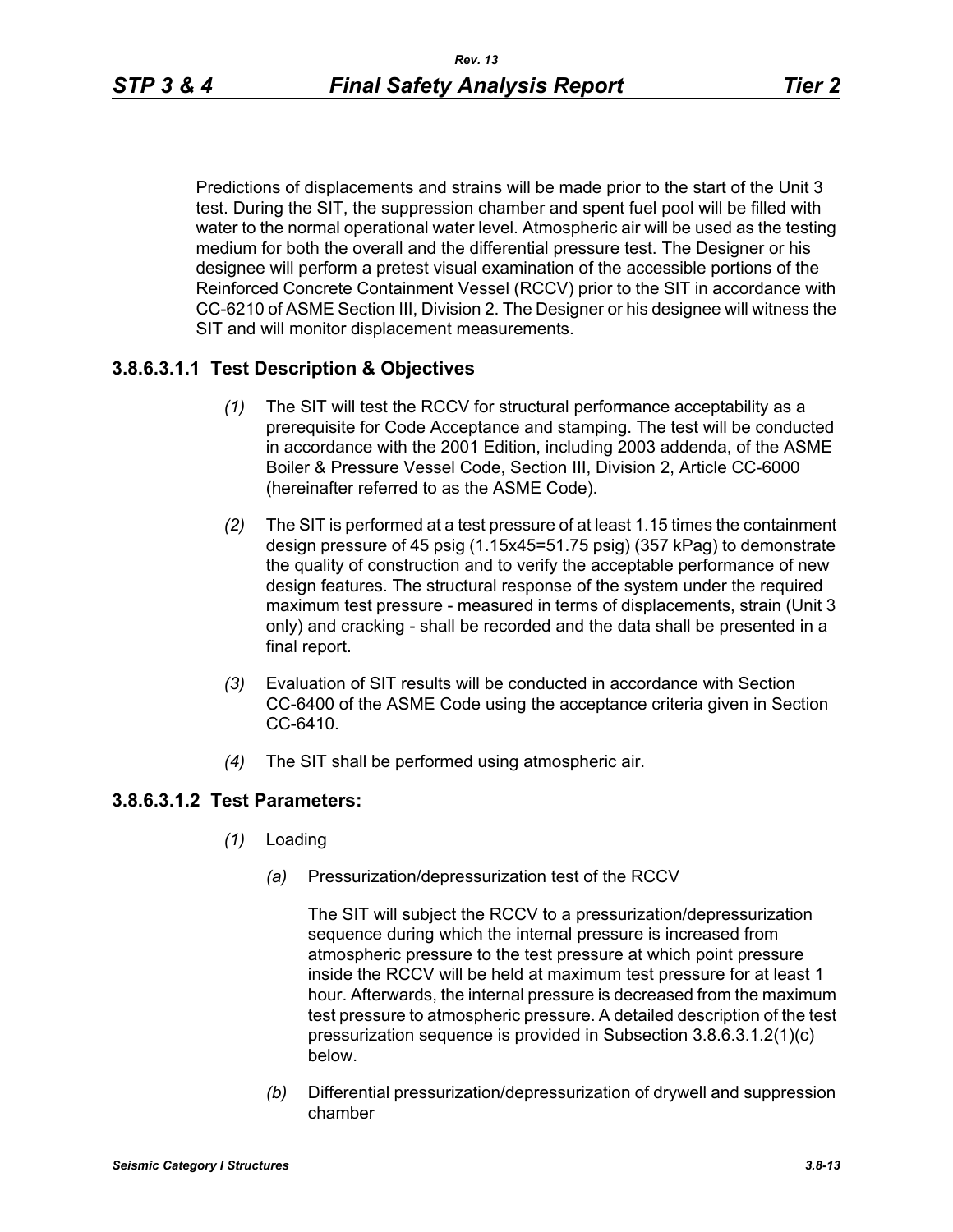The SIT will subject the drywell of the RCCV to a differential pressurization/depressurization sequence while the suppression chamber is at the atmospheric pressure. For this test, the internal pressure of the drywell is set to 25 psig (172 kPag) and held at this level for at least 1 hour.

*(c)* Pressurization Sequence

The pressurization/depressurization rate during the test shall not exceed 20% of the maximum test pressure per hour, or 10.35 psig per hour. The pressurization and depressurization shall be performed using a minimum of 5 pressure steps. At the end of each step, the pressure shall be held for a minimum of 1 hour to collect a full set of strains (Unit 3 only), displacements, and temperatures. Once the full SIT test pressure is obtained, the pressure shall be held for a minimum of 2 hours to perform crack mapping in addition to collecting a full set of strains (Unit 3 only), displacements, and temperatures. The same process shall be used during the depressurization phase of the test.

- *(2)* Response
	- *(a)* Displacement

Displacement measurements shall be taken at the following locations:

- (a.1) Radial displacements in the drywell: top of the drywell, midheight of the upper drywell, and above the diaphragm floor. Radial displacements in the suppression chamber (SC): top of the SC, mid-height of the SC, and above the basemat. Measurements shall be made at a minimum of four approximately equally spaced azimuths and should be perpendicular to the containment centerline.
- (a.2) Radial displacements of the containment wall adjacent to the largest opening, at a minimum of 12 points, four equally spaced on each of three concentric circles. The diameter for the inner circle shall be large enough to permit measurements to be made on the concrete rather than on the steel sleeve; the middle approximately 1.75 times the diameter of the opening; and the outer approximately 2.5 times the diameter of the opening. The change in the diameter of the opening shall be measured on the horizontal and vertical axes.
- (a.3) Vertical displacement of the RCCV walls at the top of the drywell relative to the basemat-wall junction, measured at a minimum of four approximately equally spaced azimuths.
- (a.4) Vertical displacement of the drywell top slab relative to the basemat near the reactor shield wall, and vertical displacement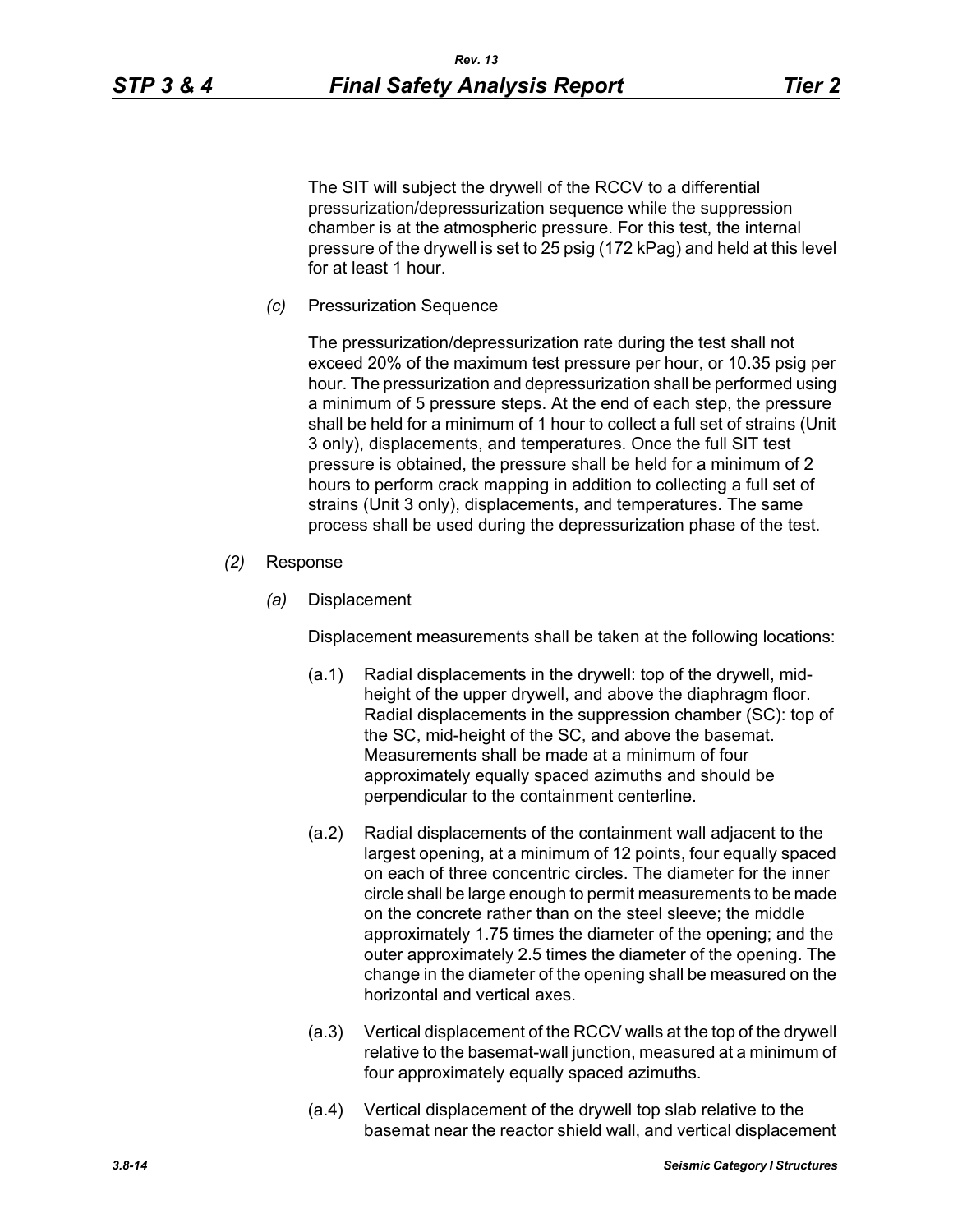of the drywell top slab relative to the basemat at two other approximately equally spaced locations between the reactor shield wall and the primary vertical wall of the RCCV on a common azimuth.

*(b)* Strain (Unit 3 Only)

Per requirements of Section CC-6370 of ASME code, the Unit 3 prototype containment shall be instrumented to measure strain. Strain measuring instrumentation will be located so as to demonstrate the structural behavior of the following areas of the RCCV, at a minimum:

- (b.1) the intersection of the shell and the basemat.
- (b.2) near mid-height on the suppression chamber.
- (b.3) near mid-height on the upper drywell.
- (b.4) the vicinity of the lower drywell access tunnel at azimuth 180 deg.
- (b.5) the intersection of the shell and the top slab.
- (b.6) the intersection of the shell and the diaphragm floor.
- (b.7) the intersection of the top slab and the drywell head.
- *(c)* Temperature

Ambient temperature shall be measured inside and outside the RCCV. In addition, per requirements of Section CC-6380 of ASME code, for the Unit 3 prototype containment, temperatures shall be measured at all strain gage locations to establish representative temperatures for strain measurements. Temperature measurements shall be used to correct measured strain values for thermal effects.

*(d)* Crack mapping

Per requirements of Section CC-6350 of ASME code, concrete surface cracks shall be mapped. The patterns of cracks that exceed 0.01 inch (0.25 mm) in width and 6 inches (152 mm) in length shall be mapped at specified locations before the test, at maximum pressure, and after the test. At each location, an area of at least 40 sq ft  $(3.7 \text{ m}^2)$  shall be mapped.

Locations for crack mapping will be finalized after the completion of the RCCV construction and SIT prediction analysis as well as the completion of engineering for placement of the equipment, piping, cables, and steel frame and galleries so that locations selected will: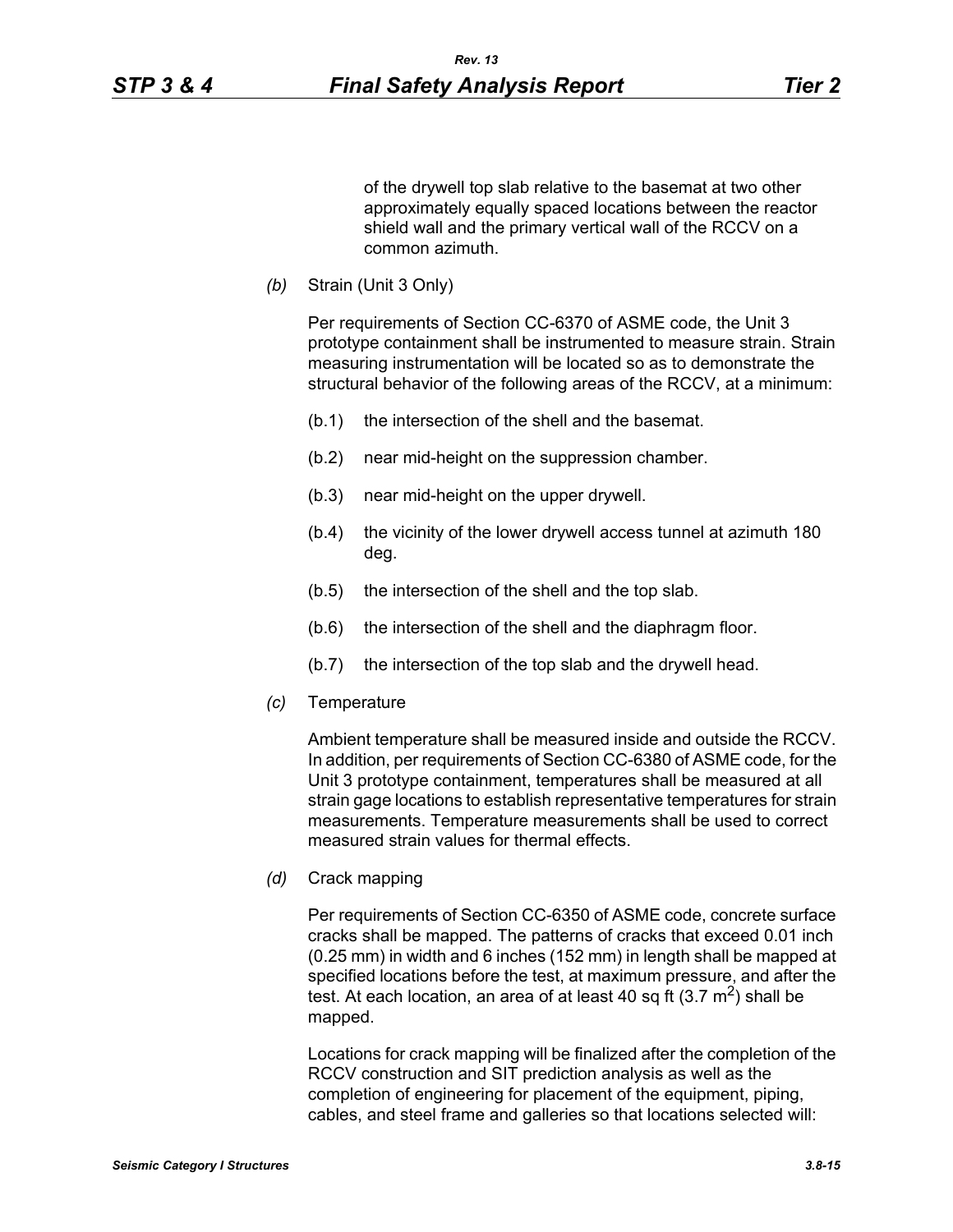- (2) include areas where high surface tensile strain is predicted.
- (3) be easily accessed before, during, and after the SIT.
- *(e)* Post-test examination

A post-test examination will be made within one (1) week of depressurization. Details of the post-test examination will be the same as those of the pretest examination required by CC-6210 of ASME Section III, Division 2.

### **3.8.6.3.2 Instrumentation:**

Instrumentation for the measurement of pressure, displacement, strain (for Unit 3), crack width and length, and temperature will be provided in accordance with CC-6220 of ASME Section III, Division 2. Output of all instruments will be recorded prior to start of testing and any erratic readings corrected, if possible, or noted. All malfunctioning instrumentation will be reported to and evaluated by the Designer before proceeding with testing. Instruments that become erratic or inoperative during testing will be reported to the Designer before proceeding with testing.

Displacement, strain (for Unit 3), and temperature measurements will be made in accordance with CC-6300 of ASME Section III, Division 2. Displacement, strain, and temperature will be recorded at the locations specified in the test and instrument plan as defined in the Construction Specification. The test plan will be available prior to start of construction of the concrete containment so that sufficient time is available for placement of instrumentation to be embedded in concrete or otherwise installed during construction.

The primary containment will be pressurized and depressurized at rates not to exceed 20% of the test pressure per hour in accordance with CC-6321 of ASME Section III, Division 2.

Test data will be collected in accordance with CC-6340 of ASME Section III, Division 2. For the prototype Unit 3 Containment, strains and associated temperatures will be measured for a minimum period of 24 hours prior to the SIT to evaluate the strain variations resulting from temperature change. Concrete crack patterns will be mapped at locations specified by the Designer before the tests, at maximum pressure, and after the tests in accordance with CC-6350 of ASME Section III, Division 2. Mapped areas will include areas where high surface tensile strain is predicted.

A post-test examination will be made within one (1) week of depressurization. Details of the posttest examination will be the same as those of the pretest examination required by CC-6210 of ASME Section III, Division 2.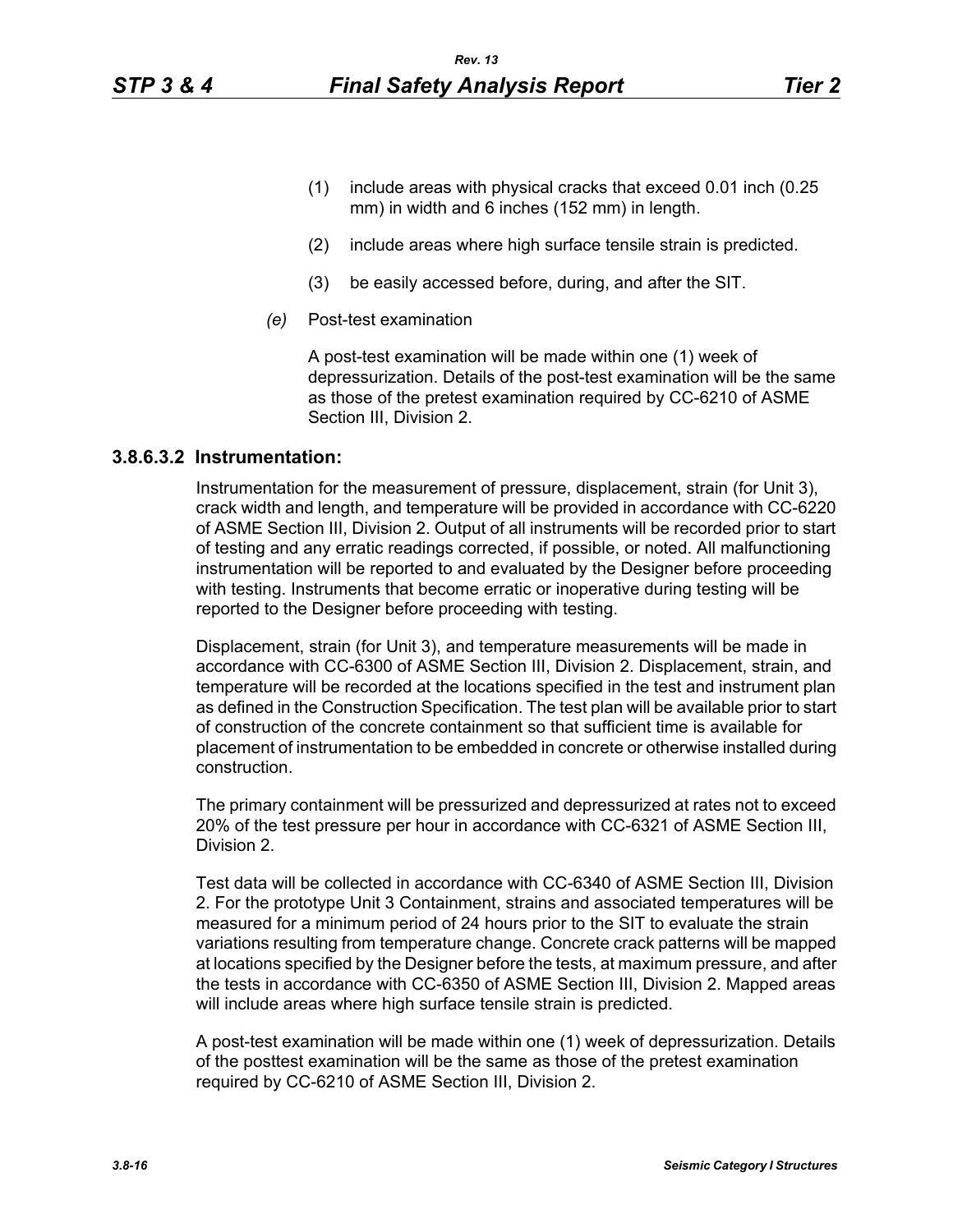# **3.8.6.3.2.1 Equipment Description**

- *(1)* Pressurization system
	- *(a)* The pressurization system shall be able to attain and hold the maximum test pressure of 51.75 psig (357 kPag) during the pressurization/ depressurization of the RCCV and a test pressure of 25 psig (172 kPag) during the differential pressurization/depressurization of the drywell and suppression chamber.
	- *(b)* Equipment inside the RCCV that will be subject to pressure from the SIT sequence shall be prepared for the test appropriately, including potential for water vapor condensation.
- *(2)* Data acquisition system specifications
	- *(a)* Data loggers will be used to collect data from various system components including thermometers, strain gauges, pressure gauges, and displacement transducers. Input/output measurement and control modules, multiplexers, communication interface equipment, battery backup power supplies and signal conditioning equipment shall be supplied as necessary based upon the configuration and features of the instrumentation equipment used.
	- *(b)* The data loggers shall have appropriate non-volatile on-board memory to minimize inadvertent loss of data. Sufficient data storage capacity will be provided to store data collected from all gauges during the structural integrity test without interruption.
	- *(c)* Data collected from all gauges shall have a time stamp.
- *(3)* Specifications for instrumentation
	- *(a)* Sister bar strain gauges

Sister bar strain gauges are the preferred choice for measurement of strain in reinforcing steel.

(a.1) Sister bar strain gauges will be properly secured to the rebar cage at pre-defined locations (See Section 3.8.6.3.1.2(2)(b)) and embedded in the concrete during concrete placement. The end-to-end length of the bar segment used for the sister bar strain gauges shall be two times the development length of the sister bar plus either 4 in. or the protected length of the sister bar, whichever is greater. The sensing components shall be foil type resistance strain gauges as described below. The foil type resistance strain gauges shall be installed in a full bridge, 4-arm configuration for improved stability. The gauges shall be mounted at two locations around the circumference of the sister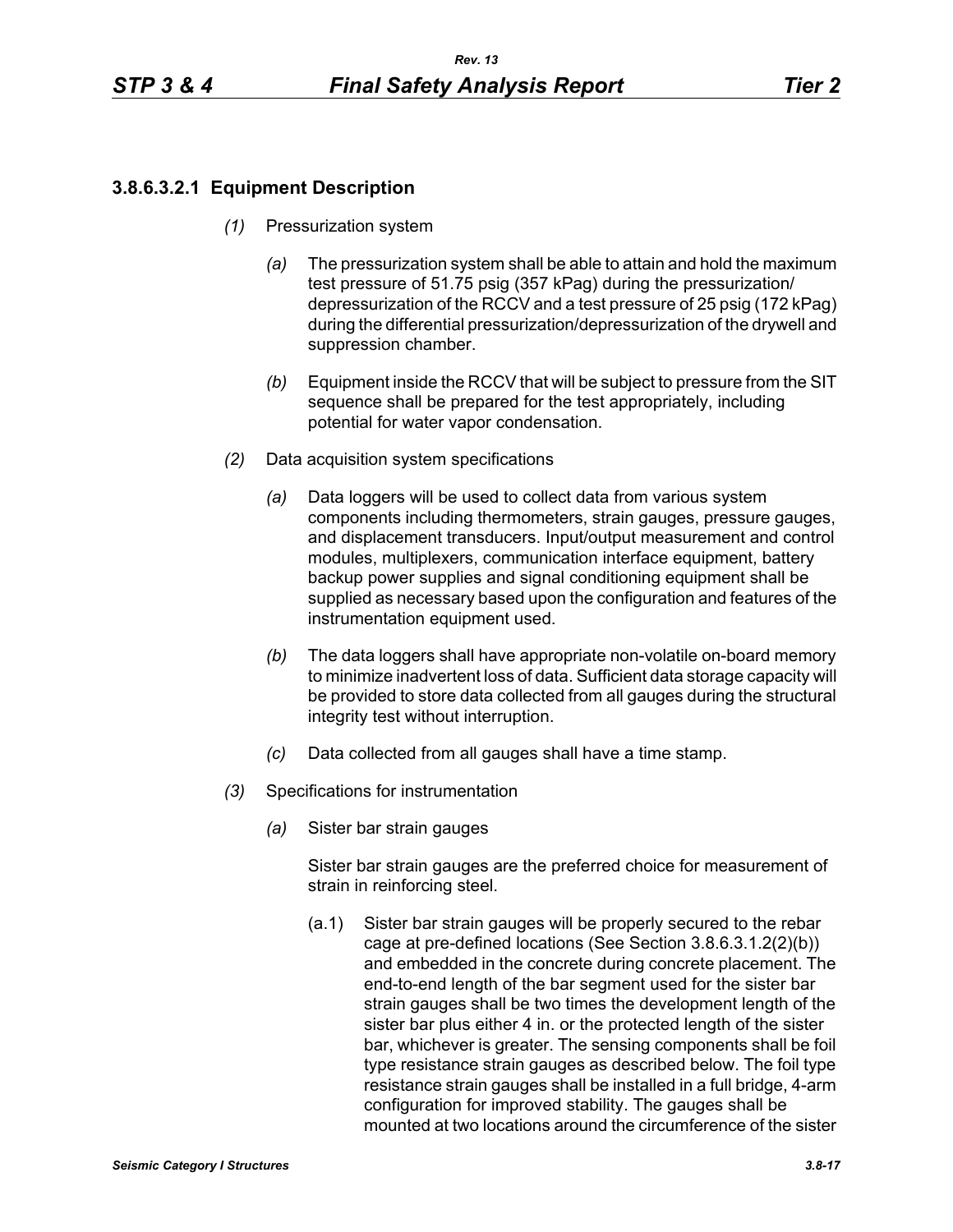rebar at mid-length. The two locations shall be positioned at +180 degrees from each other. The strain gauges shall be bonded to the sister bar by strain gauge epoxy if directly attached to the rebar, or spot welded if previously encapsulated inside a stainless steel shim. The rebar surface at the location of the strain gauge attachment shall be prepared according to the strain gauge manufacturer installation requirements. A thermistor shall also be attached to the rebar, near the strain gauges, to permit the differentiation of thermally induced strains from load induced strains. The strain gauges and thermistor shall be protected against moisture and chemical and mechanical damage. Moisture protective material shall be a type used for underwater applications such as silicone. A protective coating such as polysulfide shall be applied over the water proofing material to protect the strain gauges against mechanical and chemical damages. A heat shrinkage protector shall be further applied over the protective coatings for further reinforcement. Each fabricated sister bar strain gauge shall be tested by complete water immersion for at least 24 hrs. The sister bar element shall be supplied with an appropriate cable as defined in Subsection 3.8.6.3.2.1(4) below with an appropriate length of cable such that there are no cable splices inside the concrete. In addition, when splices are required outside the concrete, all connections shall be soldered and then protected from moisture and other contamination with a suitable cable splice sealant. The cables shall be waterproofed and sealed as an integral part of the assembly.

(a.2) The foil type strain gauges shall have following characteristics:

| a. Standard Range 3000 micro strain |                                                                                 |
|-------------------------------------|---------------------------------------------------------------------------------|
| b. Sensitivity                      | 1 micro strain                                                                  |
| c. Accuracy                         | 5% of the maximum anticipated strain or 10<br>microstrain, whichever is greater |

- *(b)* Displacement transducer
	- (b.1) Linear variable displacement transducers (LVDTs) shall be used for both vertical and horizontal displacement measurements. Inside the suppression chamber submersible LVDTs shall be used for measurement locations that are below the water line.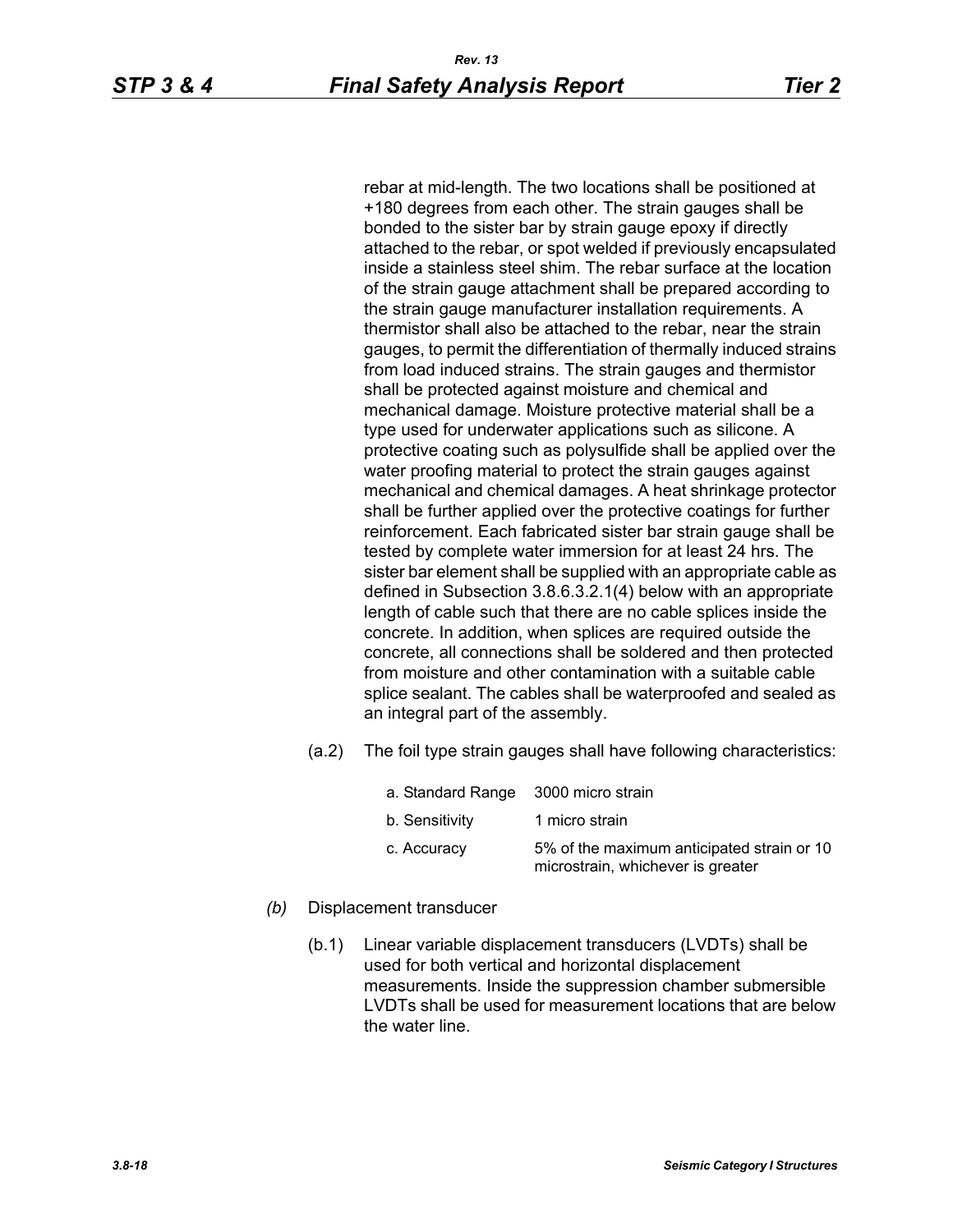(b.2) LVDTs shall have the following minimum characteristics:

| a. Travel            | Range 0.5 in                      |
|----------------------|-----------------------------------|
| b. Output            | 4-20 mA                           |
| c. Minimum           | Linearity $\pm 0.30\%$ full scale |
| d. Min Repeatability | $±0.015\%$ full scale             |

#### *(c)* Temperature gauge

- (c.1) Temperature devices shall be resistance type and shall be sealed against moisture. Thermistors used in fabrication of sister bar gauges shall have diffusivity approximately that of steel.
- (c.2) Temperature sensing element shall be supplied with an appropriate cable as defined in Subsection 3.8.6.3.2.1(4) below. The cables shall be waterproofed and sealed as an integral part of the assembly.
- *(d)* Pressure gauge
	- (d.1) Pressure gauges used in pressure testing shall be connected directly to the internal environment of the containment, and measure the differential pressure between the internal and external environments. This shall be accomplished either by using an absolute pressure gauge inside and another absolute gauge outside of the RCCV or by using a gauge pressure gauge directly attached to the pressurizing pump outlet outside of the RCCV right after the shut-off valve. The pressure gauges shall be voltage output (as compared to millivolt output type) with integrated signal conditioning electronics included. The pressure gauges shall be supplied with an appropriate cable as defined in Subsection 3.8.6.3.2.1(4) above. The pressure gauge cables shall be waterproofed and sealed as an integral part of the assembly.
	- (d.2) The pressure gauges shall have the following characteristics:

| a. Range    | 0-200 psi    |
|-------------|--------------|
| b. Accuracy | $± 0.25$ psi |

*(4)* Cable specifications

Instrumentation cable type and size shall be shielded 16 AWG twisted paired for all instruments. The shield shall be either braided strands of copper (or other metal), a non-braided spiral winding of copper tape (or other metal), or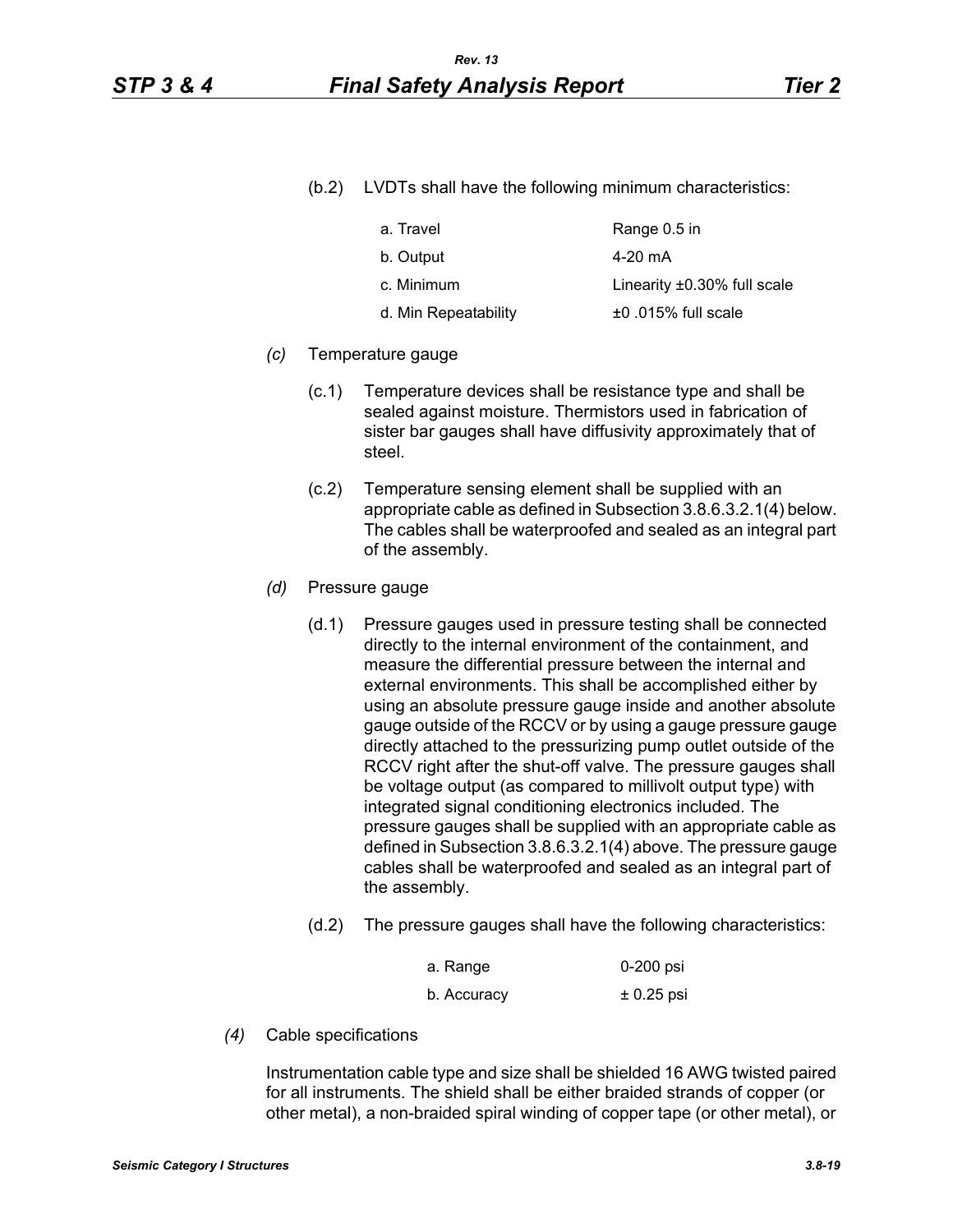a layer of conducting polymer. The shield shall be applied across cable splices. In addition, the cable shall have drain wire.

### **3.8.6.3.3 Evaluation of Test Results:**

Crack and strain (for Unit 3) measurements will be reviewed by the Designer for evaluation of the overall test results. The primary containment will be considered to have satisfied the structural integrity test if the following minimum requirements specified in CC-6410 of ASME Section III, Division 2 are met.

- *(1)* Yielding of conventional reinforcement does not develop as determined from analysis of crack width, strain, or displacement data.
- *(2)* No visible signs of permanent damage to either the concrete structure or the steel liner are detected. Evidence, resulting from the test, of spalling, laminations, or voids behind the liner are pertinent considerations. Special care shall be exercised in the post-test examinations (CC-6390) to detect evidence of localized distress which may not be revealed by strain or displacement data. The significance of such distress, if detected, must be determined by the Designer and be acceptable to the Owner.
- *(3)* Residual displacements at the point of maximum predicted radial and vertical displacement at the completion of depressurization or up to 24 hours later shall not exceed 30% of measured or predicted displacement at maximum test pressure, whichever is greater, plus 0.01in. (0.25mm) plus measurement tolerance. This criterion shall apply to the average of radial displacements measured at the same elevation.
- *(4)* The measured displacements at test pressure at points of predicted maximum radial and vertical displacements do not exceed predicted values by more than 30% plus measurement tolerance. This criterion shall apply to the average of radial displacement measured at the same elevation. This requirement may be waived if the residual displacements within 24 hours are not greater than 20%.

If measurements and studies by the Designer indicate that the requirements of CC-6410 are not met, remedial measures will be undertaken or a retest will be conducted in accordance with CC-6430 of ASME Section III, Division 2.

### **3.8.6.3.4 Test Report:**

The results of structural integrity tests will be submitted to the Designer. The report will meet the minimum requirements of CC-6530.

#### **3.8.6.4 Identification of Seismic Category I Structures**

The following site-specific supplement addresses COL License Information Item 3.26.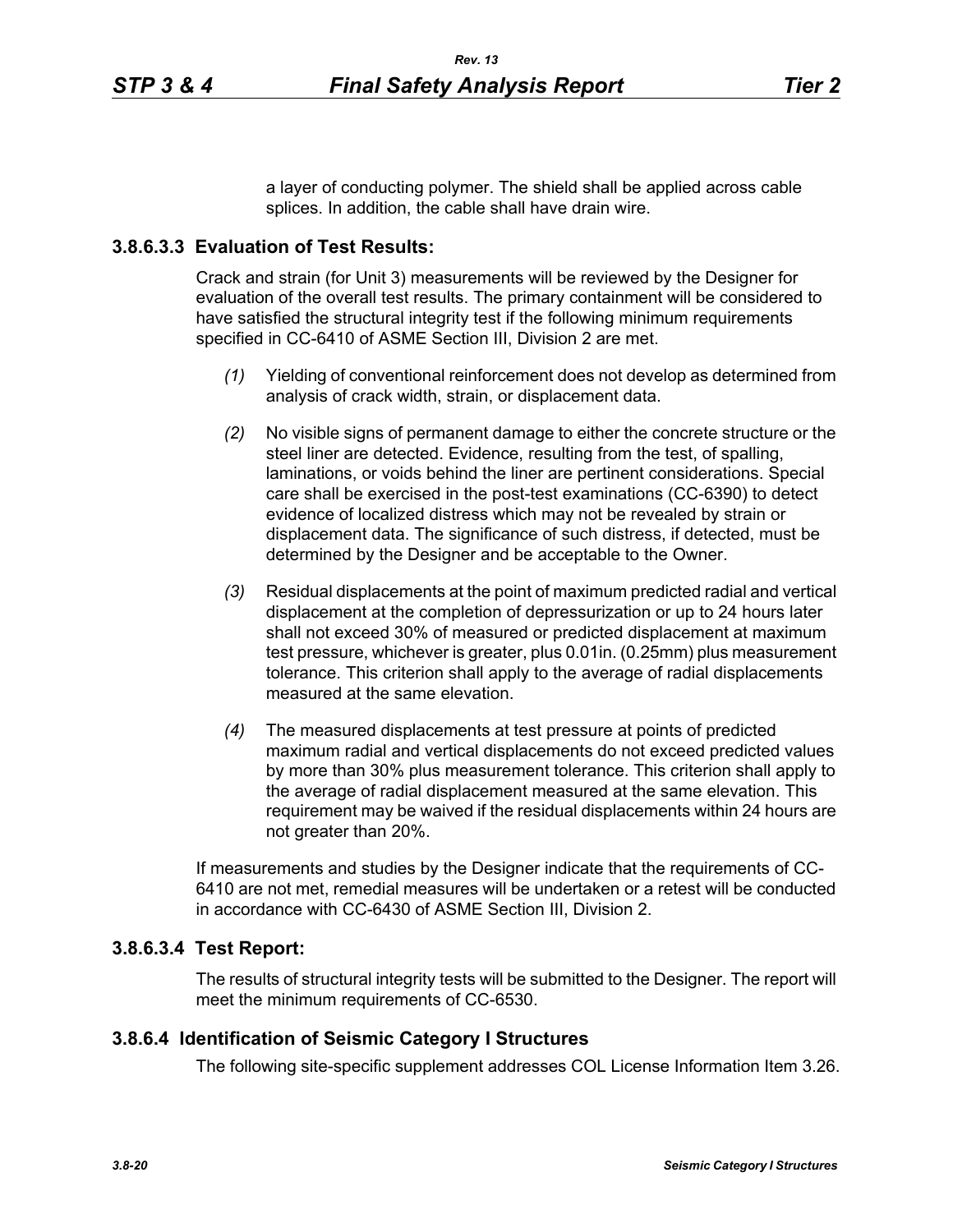A complete list of Seismic Category I Structures, Systems, and Components can be found in Table 3.2-1, which includes the following site-specific Seismic Category I Structures:

- **Ultimate Heat Sink**
- Reactor Service Water Piping Tunnel
- **Diesel Generator Fuel Oil Storage Vault**

A description of these structures can be found in section 3H.6.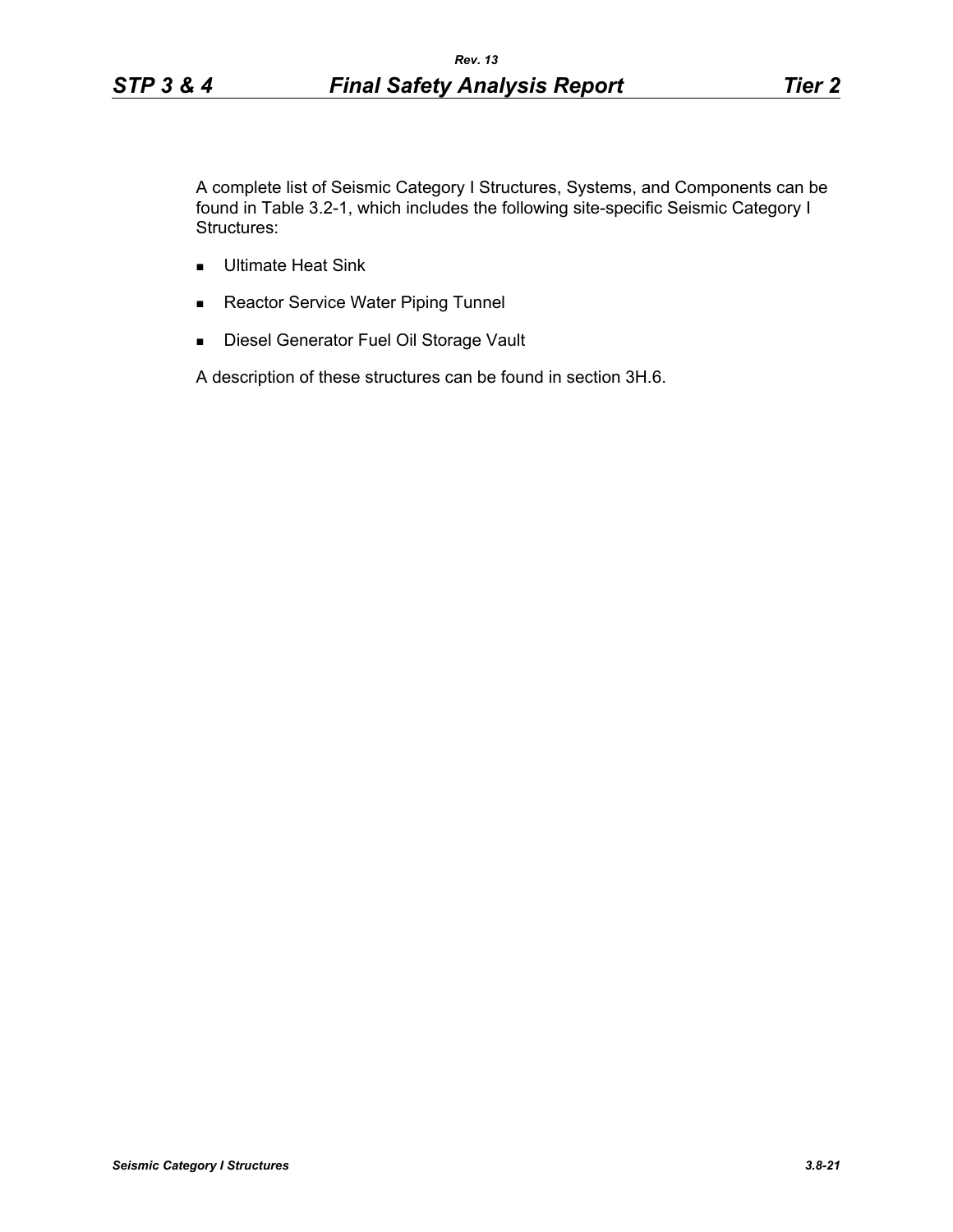### **Table 3.8-4 Codes, Standards, Specifications, and Regulations Used in the Design and Construction of Seismic Category I Internal Structures of the Containment**

| <b>Specification</b><br><b>Reference Number</b> | <b>Specification or</b><br><b>Standard Designation</b> | Title                                                                                                          |
|-------------------------------------------------|--------------------------------------------------------|----------------------------------------------------------------------------------------------------------------|
| l 13                                            | IACI 349                                               | <b>Code Requirements for Nuclear</b><br>Safety-Related Concrete Structures-(as-<br>modified by Table 3.8-10)]* |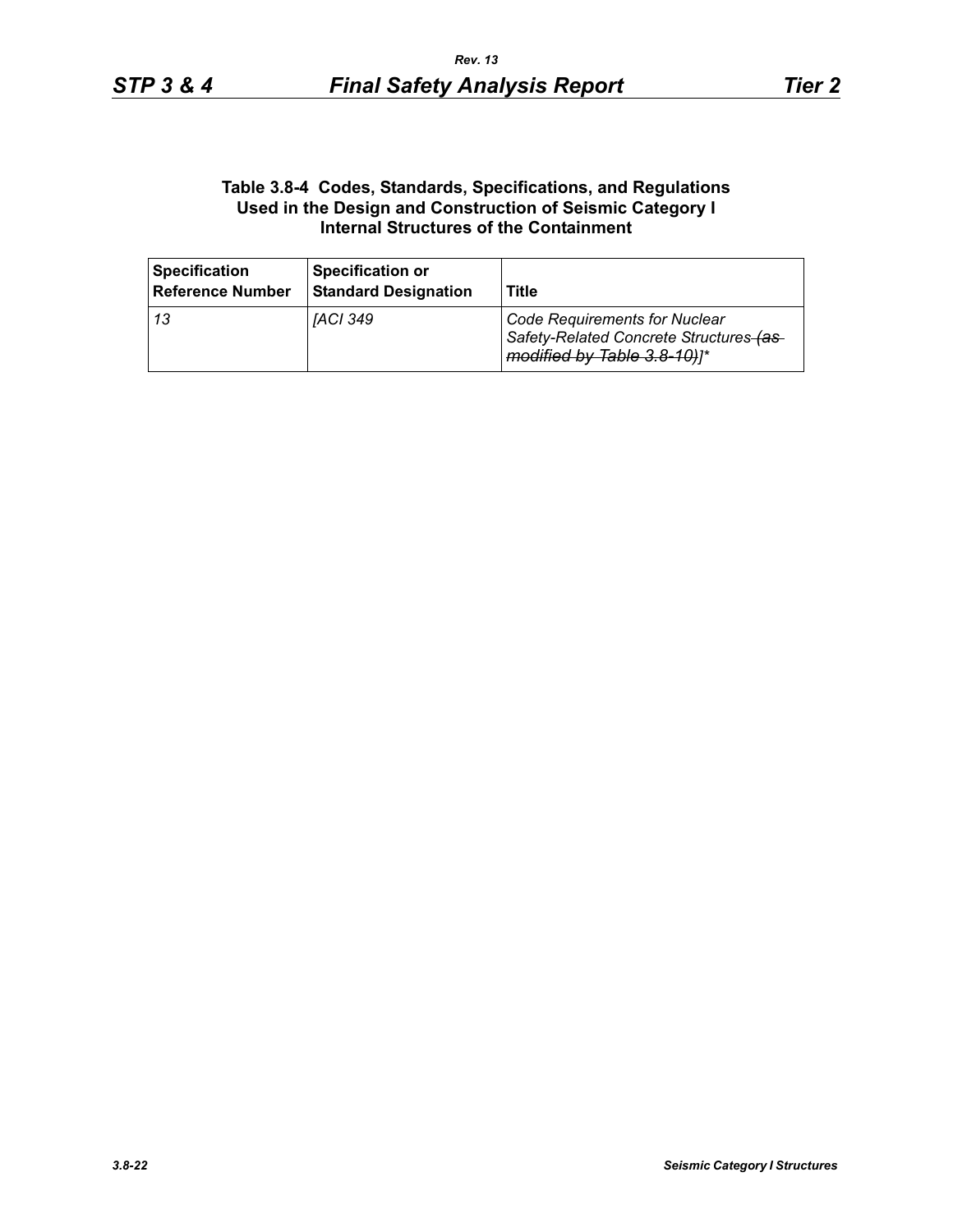#### **Table 3.8-10 Staff Position on Steel Embedments Not Used**

*[The use of Appendix B to ACI 349 for the design of steel embedments for safetyrelated concrete structures in ABWR is acceptable when supplemented by the following provisions.*

*(1) Section B.4.2 - Tension and Figures B.4.1 and B.4.2.*

*This section and the figures specify that the tensile strength of concrete for any anchorage can be calculated by a 45 degree failure cone theory. The staff has disseminated the German test data questioning the validity of the 45 degree failure cone theory to licensees, A/Es, bolt manufacturers, and the code committee members in its meetings with them. The data indicated that the actual failure cone was about 35 degree and the use of the 45 degree cone theory could be unconservative for anchorage design, especially for anchorage of groups of bolts. The Code Committee, having gone through some research of its own, recently agreed with the staff's position. Changes to this section are in the making by the Code Committee. In the meantime, the staff position on issues related to this Section is to ensure adoption of design approaches consistent with the test data through case by case review.*

#### *(2) Section B.5.1.1 - Tension*

*This section states a criterion for ductile anchors. The criterion is that the design pullout strength (force) of the concrete as determined in Section B.4.2 exceeds the minimum specified tensile strength (force) of the steel anchor,. Any anchor that meets this criterion is qualified as a ductile anchor and, thus, a low safety factor can be used. The staff believes that the criterion is deficient in two areas. One is that the design pullout strength of the concrete so calculated is usually higher than the actual strength, which has been stated in Section B.4.2 above. The other is that anchor steel characteristics are not taken into consideration. For example, the Drillco Maxi-Bolt Devices, Ltd. claims that its anchors are ductile anchors and, thus, can use a low safety factor. The strength of the Maxi-Bolt is based on the yield strength of the anchor steel, which is 723.9 MPa. The embedment length of the anchor, which is used to determine the pullout strength of the concrete, is based on the minimum specified tensile strength of the anchor steel of 861.8 MPa. The staff believes that the 19% margin (125/105) for the embedment length calculation is insufficient considering the variability of parameters affecting the concrete cone strength. The staff also questions the energy absorption capability (deformation capability after yield) of such a high strength anchor steel. Therefore, in addition to the position taken with regard to Section B.4.2 above, the staff will review vendor or manufacturer specific anchor bolt behaviors to determine the acceptable design margins between anchor bolt strengths and their corresponding pullout strengths based on concrete cones.*